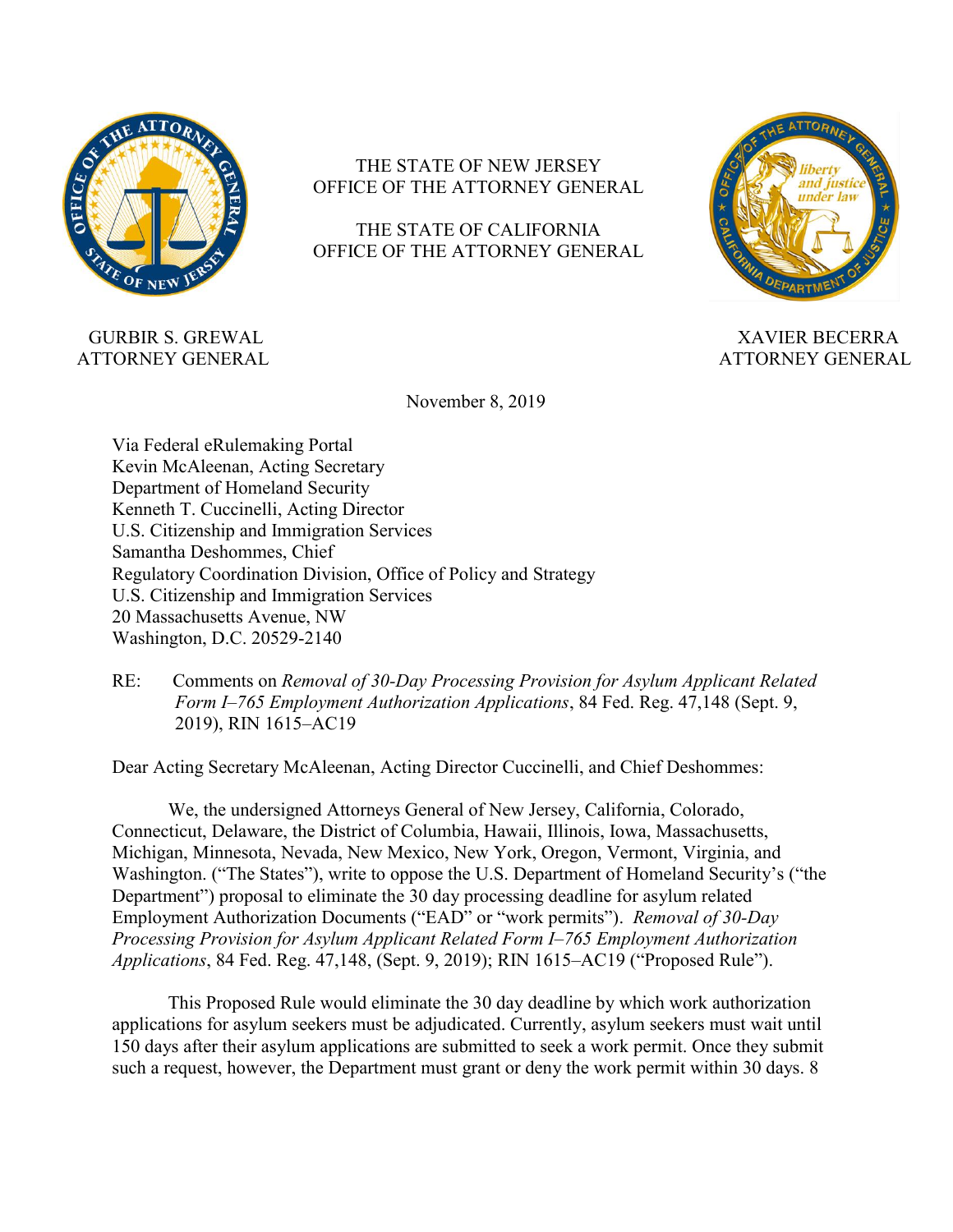C.F.R. § 208.7. This rule would eliminate that deadline and grant the Department an indefinite amount of time to adjudicate a simple work permit application.

 The Proposed Rule will seriously harm asylum seekers by making them unable to work legally for an indefinite time period, and in harming this population, the Proposed Rule will also harm the States. Every year, the States welcome thousands of asylum seekers, who contribute greatly to the States' communities and economies.<sup>1</sup> Indeed, in 2015-2017, the most recent years for which this data is available, the States signatory to this letter constituted six of the top ten states of residence for individuals whose affirmative asylum applications were granted.<sup>2</sup> Combined, these six States were home to 68 percent of the individuals granted affirmative asylum applications in the United States.<sup>3</sup> By making it harder for asylum seekers to work, the Proposed Rule will lower tax revenue for the States, harm the States' industries, increase reliance on State-funded programs, and make it harder for the States to enforce their labor and civil rights laws.

 Not only is the Proposed Rule bad policy, but it also would violate the law if enacted. This Proposed Rule, if finalized, would be arbitrary and capricious in violation of the Administrative Procedure Act (APA) because the Department did not provide the reasoned justification required for a significant policy change. Likewise, the Department did not conduct the regulatory analysis required under federal law and executive orders because the Department did not consider the fiscal costs of the Proposed Rule or whether it was the least burdensome alternative.

# **I. The Proposed Rule Will Harm Asylum Seekers**

Asylum seekers leave everything behind—their homes, jobs, and sometimes families—to escape persecution and find a better life. Many arrive after having exhausted all of their resources to get to the United States. The Department estimates that migrants, including asylum seekers, may pay up to \$9,200 to arrive in the United States.<sup>4</sup>

These individuals face prolonged unemployment once they reach the United States. Asylum seekers must wait 150 days after the submission of their asylum applications before they can apply for a work permit, and during this time, it is common for them to face severe housing and financial insecurity.<sup>5</sup>

But, under the current regulations, that waiting period must have a certain end. Under 8 CFR § 208.7(a)(1), U.S. Citizenship and Immigration Services (USCIS) must process EAD

 1 Dep't of Homeland Sec., *2017 Yearbook of Immigration Statistics* 43 tbl.16 (Apr. 1, 2019), [https://tinyurl.com/y2tzh7ry;](https://tinyurl.com/y2tzh7ry) Nadwa Mossad, Office of Immigration Statistics, Dep't of Homeland Sec., *Annual Flow Report: Refugees and Asylees: 2017* (Mar. 2019) [https://tinyurl.com/y4kfuclj.](https://tinyurl.com/y4kfuclj)

<sup>2</sup> Mossad, *supra* note 1, at tbl. 13.

<sup>3</sup> *Id.*

<sup>4</sup> Dept. of Homeland Security, *Efforts by DHS to Estimate Southwest Border Security Between Points of Entry* (Sept. 2017) at 13-14, *available at* [https://tinyurl.com/y9gbn5js.](https://tinyurl.com/y9gbn5js)

<sup>5</sup> Human Rights First, *Callous and Calculated: Longer Work Authorization Bar Endangers Lives of Asylum Seekers and Their Families* (April 29, 2019) [https://tinyurl.com/HRFworkpermit.](https://tinyurl.com/HRFworkpermit)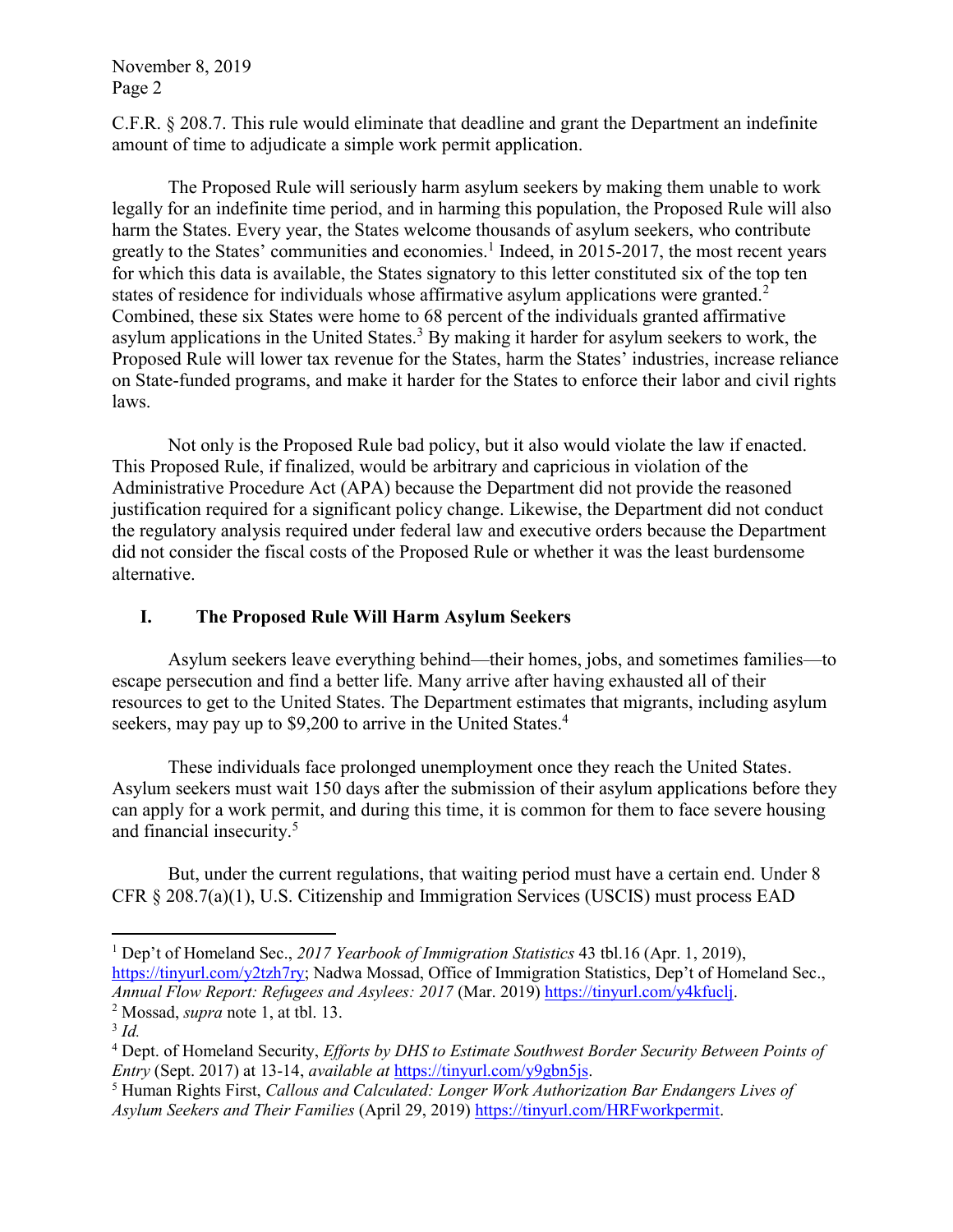$\overline{a}$ 

applications within 30 days of their submission, allowing applicants to receive EADs within six months of filing their asylum application so that they can begin to work and find the stability that comes with a steady paycheck. In the past, the Department regularly failed to comply with this requirement. This failure resulted in the 2017 court order in *Rosario v. USCIS*, 365 F. Supp. 3d 1156, 1162 (W.D. Wash. 2018), which enforces the 30 day deadline.

In eliminating the regulatory timeframe entirely, the Department anticipates that EAD applications will be delayed to the 2017 levels that existed before the order in *Rosario*, 365 F. Supp. 3d at 1162. 84 Fed. Reg. at 47,149. Troublingly, with no alternative deadline in the Proposed Rule, the Department's estimate is just speculation. Indeed, under the Proposed Rule, applicants could wait an indefinite time period. And even assuming that the Department's estimate is correct, it was USCIS's delay in processing EAD applications in 2017 that caused the *Rosario* court serious concern. At the time of that order, only 52 percent of EAD applications were processed within 30 days, 82.8 percent within 60 days, and thousands were delayed for over three months. *Rosario*, 2:15-cv-00813, (W.D. Wash.), ECF No. 146-1 (Aug. 6, 2019). The court explained, "in 2017, 10,103 applications took over 121 days to adjudicate, on top of the 150 days those applicants already had to wait, unable to work, after filing their asylum application." *Rosario*, 365 F. Supp. 3d, at 1162. According to the court, this delay caused a "negative impact on human welfare." *Id.* 

The delayed EAD processing times that will result from the Proposed Rule will have the same negative impacts on human welfare that concerned the *Rosario* court. If EADs are delayed, asylum seekers will be unable to support themselves or their loved ones. This will reverberate in nearly every aspect of their lives—from their health to their ability to successfully claim asylum. Furthermore, without the ability to earn a living legally, many will have no choice but to work without authorization, making them vulnerable to exploitation and dangerous conditions.

### **a. The Proposed Rule puts asylum seekers' well-being at risk**

Prolonged unemployment and resulting poverty will harm asylum seekers' well-being in numerous ways, impacting their physical health, mental health, and ability to find stable housing, as well as their asylum cases.

First, the delay of EADs will have negative physical health consequences. Without employment and employer-sponsored healthcare, asylum seekers will be unable to afford health insurance, which directly correlates with health outcomes.<sup>6</sup> Stress and environmental factors stemming from poverty have a negative impact on health as well.<sup>7</sup> For these reasons, low-income adults in the United States have higher rates of physical limitations, heart disease, diabetes,

<sup>6</sup> Steffie Woolhandler, MD et al, *The Relationship of Health Insurance and Mortality: Is Lack of Insurance Deadly?*, ANNALS OF INTERNAL MEDICINE (Sept. 19, 2017), [https://tinyurl.com/Woolhandler;](https://tinyurl.com/Woolhandler) Institute of Medicine Committee on the Consequences of Uninsurance, *Care Without Coverage: Too Little, Too Late*, *Effects of Health Insurance on Health*, National Academies Press (2002), available at: [https://www.ncbi.nlm.nih.gov/books/NBK220636/.](https://www.ncbi.nlm.nih.gov/books/NBK220636/)

<sup>7</sup> Dheuv Khullar & Dave A. Chokshi, *Health, Income, & Poverty: Where We Are & What Could Help*, HEALTH AFFAIRS (October 4, 2018), [https://tinyurl.com/KhullarChokshi.](https://tinyurl.com/KhullarChokshi)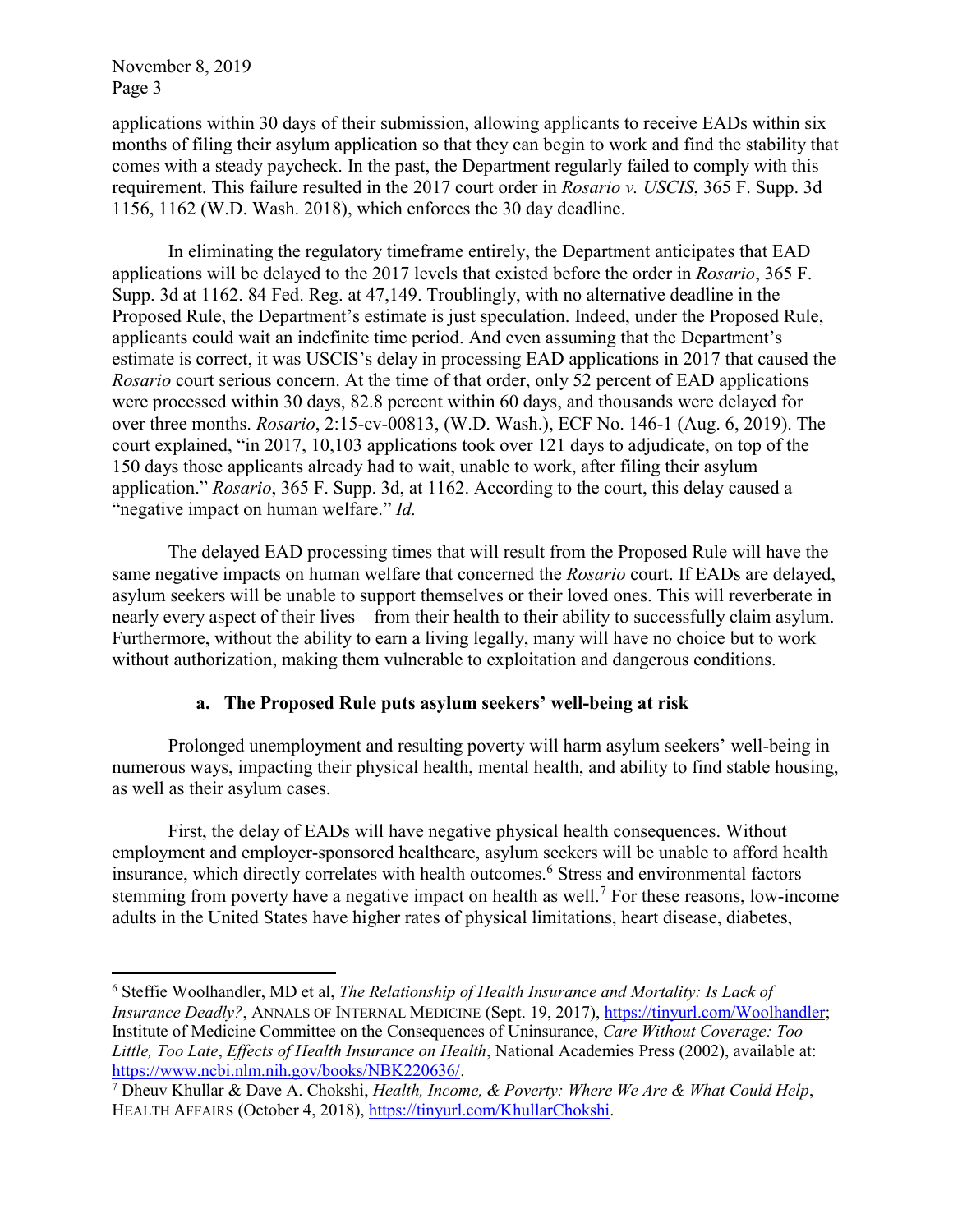stroke, and other chronic conditions, compared to higher-income Americans.<sup>8</sup> Poor adults are five times as likely as those with incomes above 400 percent of the federal poverty level to report being in poor or fair health.<sup>9</sup> These poor health outcomes for adults likewise hurt children, who recently have become a common population seeking asylum with their families.<sup>10</sup> Children in poor families are seven times more likely to have poor or fair health than children in affluent families.<sup>11</sup> The health consequences of childhood poverty can last throughout a lifetime.<sup>12</sup>

Second, prolonged financial instability from unemployment will exacerbate the trauma and mental anguish from which many asylum seekers already suffer. Asylum seekers often face multiple layers of traumatic experiences before seeking asylum in the United States. Indeed, to even be eligible for this type of relief, an individual must have suffered extreme harm that rises to the level of persecution in their home country, or live under the threat of such persecution in the future. *See* 8 U.S.C. § 1158. The Center for Victims of Torture estimates that 44 percent of asylum seekers, asylees, and refugees in the United States are survivors of torture.<sup>13</sup> Studies show that "asylum seekers are at particular risk of developing mental illness, including posttraumatic stress disorder (PTSD), depression and anxiety." <sup>14</sup> Such asylum seekers already face an uncertain future given the long delays in the adjudication of their claims—indeed, some immigration courts are setting asylum hearings as far out as 2024, meaning that asylum seekers sometimes will wait five years to know their fate.<sup>15</sup> Per Human Rights First: "[s]everal studies have shown that extended delays in adjudicating claims—and the resulting uncertainty in asylum seekers' futures—are associated with psychological distress 'above and beyond the impact of traumatic events.'"<sup>16</sup>

The Proposed Rule will make these issues even worse because financial stability and employment are intrinsically related to mental health. The inability to work can take a "physical and emotional toll" on a person.<sup>17</sup> Studies show that the "long-term unemployed have at least a

 $\overline{a}$ 8 *Id.*

<sup>9</sup> *Id.*

<sup>10</sup> Adolfo Flores, *Here's Why A Record Number Of Families Are Actually Showing Up At The Border*, BUZZFEED NEWS (May 8, 2019), [https://tinyurl.com/FloresBuzzfeed.](https://tinyurl.com/FloresBuzzfeed)

<sup>11</sup> Robert Wood Johnson Foundation, *Overcoming Obstacles to Health*, 11 (Feb. 2008) [https://tinyurl.com/ObstacletoHealthReport.](https://tinyurl.com/ObstacletoHealthReport)

 $\overline{^{12}$  *Id.* at 9.

<sup>13</sup> Craig Higson-Smith, *Updating the Estimate of Refugees Resettled in the United States Who Have Suffered Torture*, CENTER FOR VICTIMS OF TORTURE, *available at* [https://tinyurl.com/y358lp3k;](https://tinyurl.com/y358lp3k) Dep't of Human Services, Office of Refugee Resettlement, *Services for Survivors of Torture*, [https://tinyurl.com/yyjvt4u3.](https://tinyurl.com/yyjvt4u3)

<sup>14</sup> Piyal Sen, *The mental health needs of asylum seekers and refugees – challenges and solutions*, BJPSYCH INTL. (May 1, 2016), *available at* [https://tinyurl.com/yyqd79xt.](https://tinyurl.com/yyqd79xt)

<sup>&</sup>lt;sup>15</sup> TRAC Immigration, *Immigration Court's Active Backlog Surpasses One Million* (June 2019) [https://trac.syr.edu/immigration/reports/574/;](https://trac.syr.edu/immigration/reports/574/) Diane Solis, *Judges, lawyers say video justice is just adding to the mess within U.S. immigration courts*, DALLAS MORNING NEWS (Sept. 28, 2019) [https://tinyurl.com/SolisDallasMorningNews.](https://tinyurl.com/SolisDallasMorningNews)

<sup>16</sup> Human Rights First, *In the Balance Backlogs Delay Protection in the U.S. Asylum and Immigration Court Systems*, 13 (April 2016) [https://tinyurl.com/yyr82bem.](https://tinyurl.com/yyr82bem)

<sup>17</sup> Human Rights Watch, *"At Least Let Them Work" The Denial of Work Authorization and Assistance for Asylum Seekers in the United States* (Nov. 12, 2013[\) https://tinyurl.com/yx9vp5wf](https://tinyurl.com/yx9vp5wf)**.**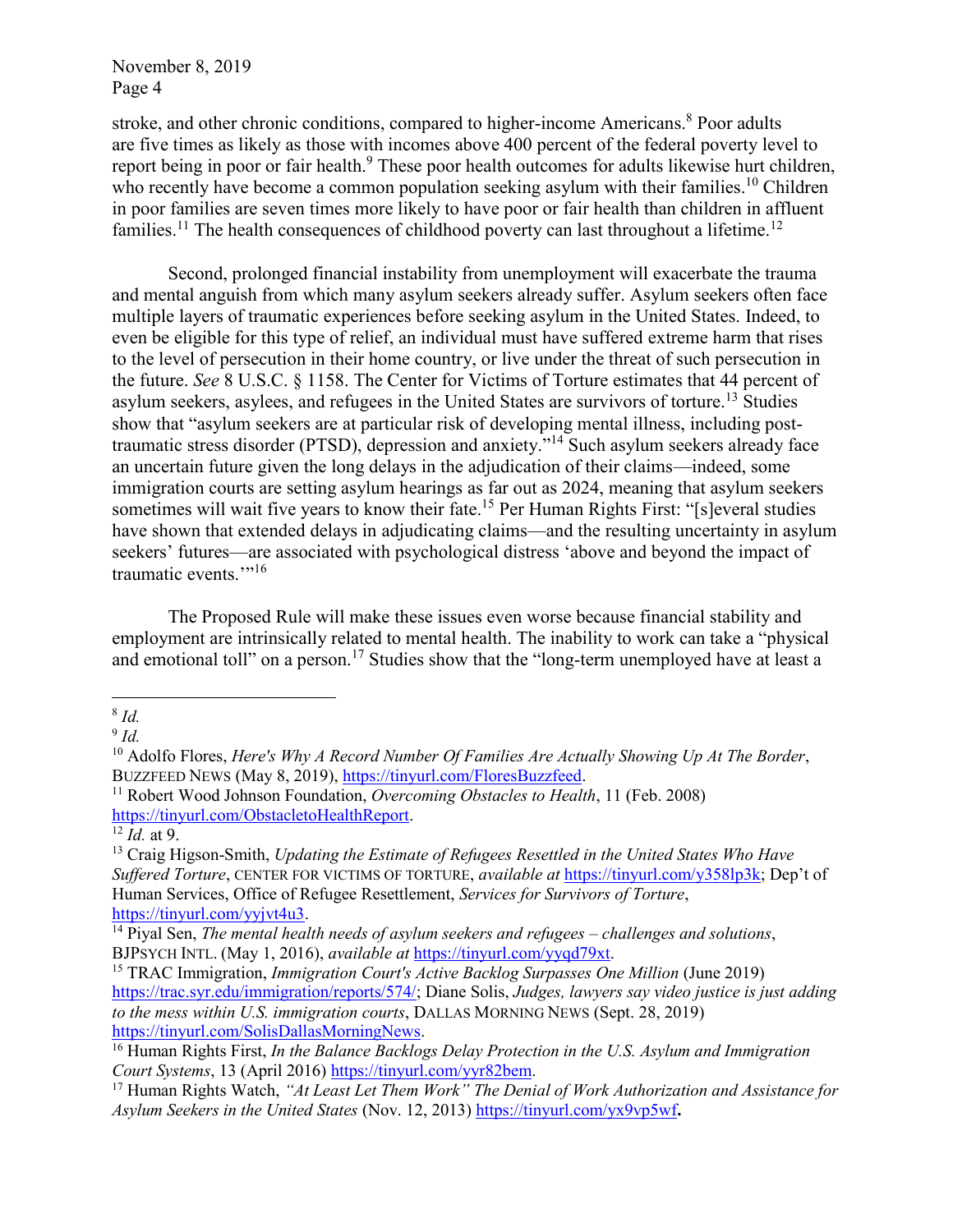twofold risk of mental illness, particularly depression and anxiety disorders, compared to employed persons."<sup>18</sup> Financial stress is the second most common cause of suicide.<sup>19</sup> People in debt are three times as likely to have a mental health issue, especially depression, anxiety, and psychotic disorders.<sup>20</sup> And in a survey of nearly 5,500 people who experience mental health problems, 86 percent of respondents said that their financial situation had made their mental health problems worse.<sup>21</sup> Conversely, one study found that for asylum seekers especially, employment can "ameliorate<sup>[]</sup> psychiatric symptoms," serve a protective function, reduce stress and anxiety, and "increase a sense of self-agency."<sup>22</sup>

Third, many asylum seekers, and particularly those who cannot lean on the support of family or friends in a new country, could become homeless without work authorization.<sup>23</sup> The perils of homelessness are well known, and they are intensified for asylum seekers who may not speak English or may have already been victimized.<sup>24</sup> Homelessness "is closely connected to declines in physical and mental health; homeless persons experience high rates of health problems such as HIV infection, alcohol and drug abuse, mental illness, tuberculosis, and other conditions."<sup>25</sup> Asylum seekers can have a difficult time adjusting to homeless shelters due to linguistic and other barriers.<sup>26</sup>

Finally, the Proposed Rule will result in more asylum seekers having to navigate the complex and evolving immigration bureaucracy without legal counsel, because they will not have the means to afford attorneys.<sup>27</sup> Asylum seekers with counsel fare far better than those without counsel. In 2017, 90 percent of those without legal representation were denied asylum in immigration court while only 54 percent of those with legal representation were denied.<sup>28</sup> Unrepresented individuals are more likely to be affected by appeals, delays in their claims, and

<sup>18</sup> Olivera Batic-Mujanovic et al, *Influence of Unemployment on Mental Health of the Working Age Population*, MATER SOCIOMED, U.S. National Library of Medicine, National Institutes of Health (June 29, 2017)[, https://tinyurl.com/ncbiUnemployment.](https://tinyurl.com/ncbiUnemployment)

<sup>&</sup>lt;sup>19</sup> Brett Whysel, 3 Vicious Cycles: Links Among Financial, Physical And Mental Health, FORBES (June 27, 2018)[, https://tinyurl.com/WhyselForbes.](https://tinyurl.com/WhyselForbes)

<sup>20</sup> *Id.*

<sup>21</sup> Money and Mental Health Policy Institute, *The Facts*, [https://tinyurl.com/MoneyandMentalHealth.](https://tinyurl.com/MoneyandMentalHealth)

<sup>22</sup> Debbie C. Hocking, Psych, Gerard A. Kennedy, PhD, and Suresh Sundram, *Mental Disorders in Asylum Seekers The Role of the Refugee Determination Process and Employment*, THE JOURNAL OF NERVOUS AND MENTAL DISEASE, Vol. 203, No. 1 (Jan. 2015).

<sup>23</sup> Human Rights First, *Callous and Calculated*, *supra* note 5.

<sup>24</sup> National Coalition on Homelessness, *Vulnerable to Hate: A Survey of Bias-Motivated Violence Against People Experiencing Homelessness in 2016-2017* 9 (Dec. 2018), [https://tinyurl.com/HomelessViolence.](https://tinyurl.com/HomelessViolence)

<sup>25</sup> The Centers for Disease Control and Prevention, *Homelessness as a Public Health Law Issue: Selected Resources*[, https://tinyurl.com/CDCPhomelessness.](https://tinyurl.com/CDCPhomelessness)

<sup>26</sup> Ted Hesson, *Why So Many Asylum Seekers Come to America and Wind Up Homeless*, VICE (May 11, 2016), [https://tinyurl.com/HessonHomelessness.](https://tinyurl.com/HessonHomelessness)

<sup>27</sup> Philip Bump*, Most migration to the U.S. costs money. There's a reason asylum doesn't.*, WASH. POST (April 30, 2019)<https://tinyurl.com/BumpWashPost> (describing the challenge and complexity of asylum cases).

<sup>28</sup> *Id.*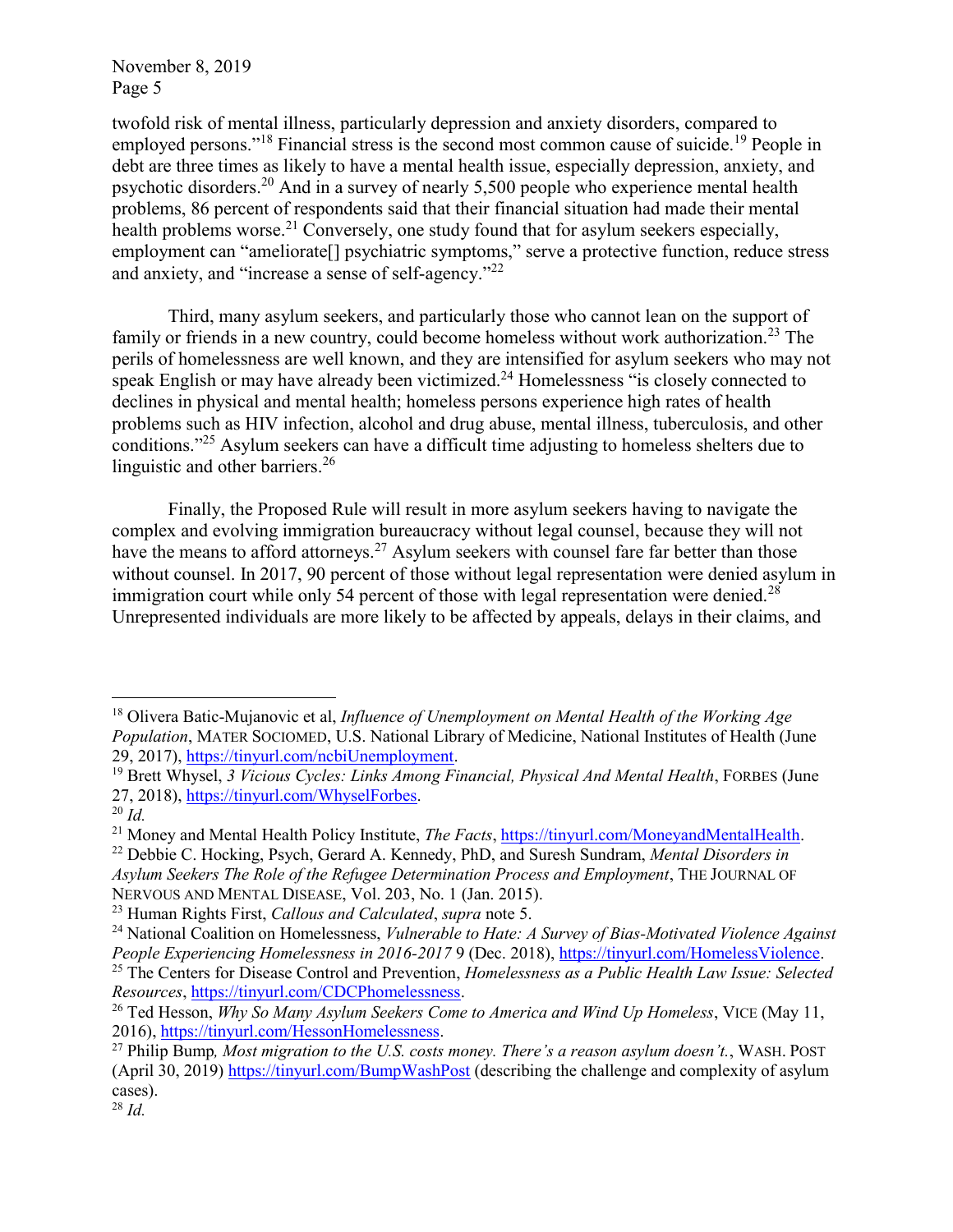more unreliable adjudications.<sup>29</sup> Despite the drastic gap in success rates between the represented and the unrepresented, counsel is not guaranteed in immigration court. *C.J.L.G. v. Barr*, 923 F.3d 622, 629, n. 7 (9th Cir. 2019). Pro bono providers' resources are already stretched thin, and they can take only a limited number of cases.<sup>30</sup> Thus, retaining a private attorney is necessary for many to have a chance at receiving asylum. Without the ability to work, many will be unable to afford counsel and more meritorious cases will be denied.

# **b. In light of the Proposed Rule, many asylum seekers will enter into dangerous and exploitative work situations**

In the face of poverty and the negative consequences that flow from it, many asylum seekers will end up working without authorization in the underground economy. The shift to underground work will put asylum seekers in exploitative and dangerous employment situations.

Multiple studies have shown that unauthorized employees are more likely to endure labor abuses, as well as violence.<sup>31</sup> In a landmark study on labor abuses, 84.9 percent of unauthorized immigrant workers reported not being paid time-and-a-half for their overtime hours, and 37.1 percent of unauthorized immigrant workers had been victims of minimum wage violations in the week prior to their being surveyed.<sup>32</sup> By comparison, 24 percent of immigrant workers with work authorization surveyed reported being victims of wage theft.<sup>33</sup> These abuses have been documented in several localities within the States. For example, in Chicago, 38 percent of undocumented workers reported their employers did not pay them minimum wages, and 66.2 percent of undocumented workers reported their employers did not pay them overtime wages.<sup>34</sup> A recent study of low-wage employees working without authorization in San Diego County found that 64 percent of the janitors surveyed had not been paid what they were owed or suffered some other labor violation.<sup>35</sup> Worse yet, nearly one-third said they had been forced to work against their will, and 17 percent of that group said they had experienced some kind of physical threat, including sexual violence, at work.<sup>36</sup> Women without legal authorization face particularly dangerous work-place situations—in a study of 150 female farmworkers in California, 40

<sup>29</sup> Ingrid V. Eagly & Steven Shafer, *A National Study of Access to Counsel in Immigration Court*, UNIV. OF PENN. LAW REV. Vol. 164, 1, 47-75 (Dec. 2015) *available at* [https://tinyurl.com/y5j9bd3p.](https://tinyurl.com/y5j9bd3p)

<sup>30</sup> Sabrineh Ardalan, *Access to Justice for Asylum Seekers: Developing an Effective Model of Holistic Asylum Representation*, 48 U. MICH. J. L. REFORM 1001, 1016 (2015), *available at* [https://tinyurl.com/ArdalanUMich.](https://tinyurl.com/ArdalanUMich)

<sup>31</sup> Daniel Costa, *California leads the way*, Economic Policy Institute (March 22, 2018) [https://tinyurl.com/CostaEPI.](https://tinyurl.com/CostaEPI)

 $\overline{\frac{32}{}}\,Id.$ 

<sup>33</sup> Leo Gertner, Fact Sheet: *Billions are lost to wage theft every year—New Jersey must act to protect workers' paychecks and level playing field for employers*, Economic Policy Institute (Mar. 18, 2019) [https://tinyurl.com/y2qeayp7.](https://tinyurl.com/y2qeayp7)

<sup>34</sup> Douglas D. Heckathorn, et al., *Unregulated work in Chicago: The Breakdown of Workplace Protections In the Low-Wage Labor Market,* Center for Urban Economic Development, University of Illinois at Chicago, 33-34 (2010) *available at* [https://tinyurl.com/y5bqd55k.](https://tinyurl.com/y5bqd55k)

<sup>&</sup>lt;sup>35</sup> Bernice Yeung, *Under cover of darkness, female janitors face rape and assault*, REVEAL FROM THE CENTER FOR INVESTIGATIVE REPORTING (June 23, 2015) [https://tinyurl.com/YeungReveal.](https://tinyurl.com/YeungReveal) <sup>36</sup> *Id.*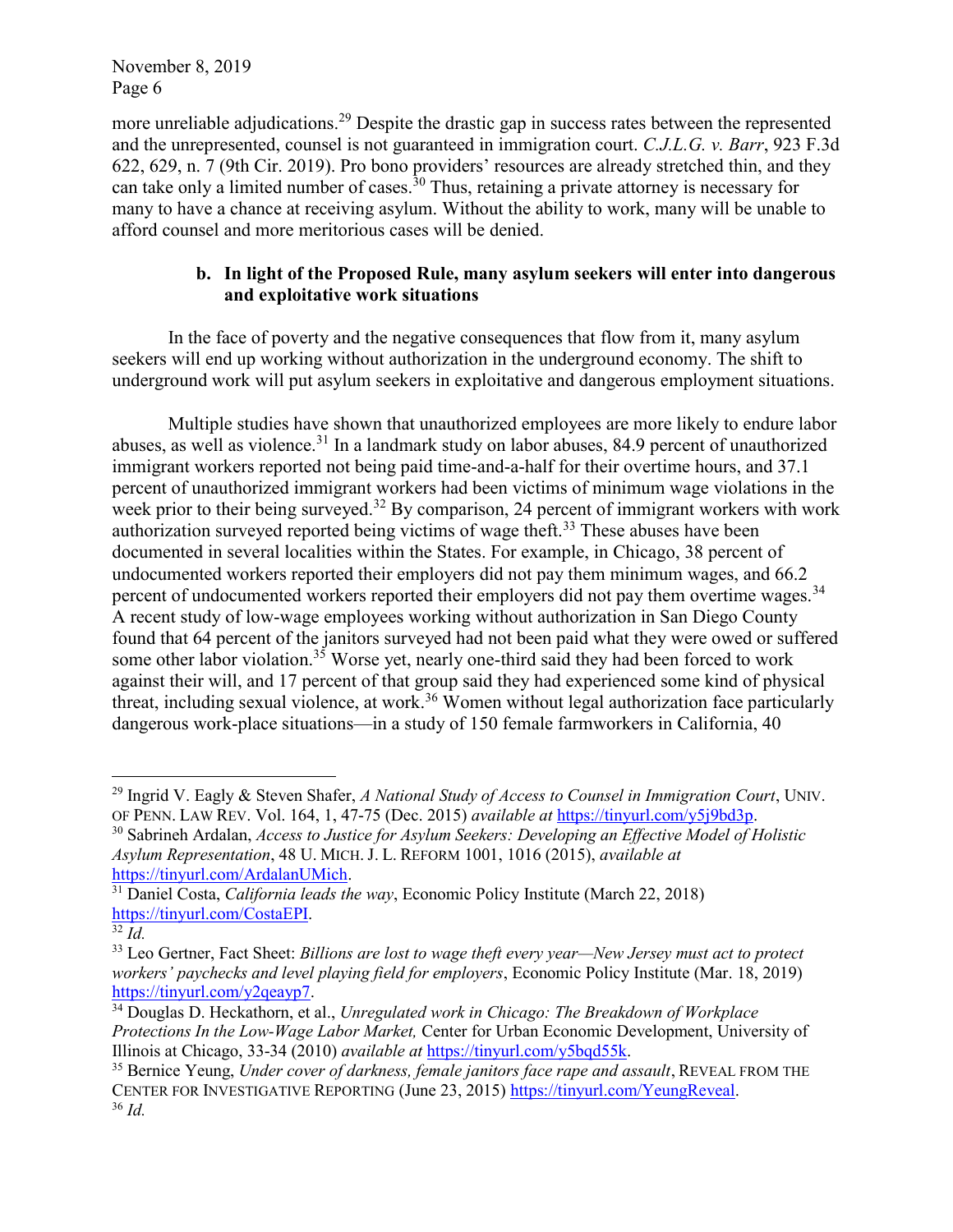percent had suffered sexual harassment.<sup>37</sup> Asylum seekers often arrive after having suffered sexual and physical abuse, and placing them in exploitative working environments will potentially subject them to further trauma.

Moreover, employers in the shadow economy often do not carry workers' compensation insurance, leaving workers to pay for treatment of their workplace injuries out of their own pockets. For example, 41 percent of undocumented workers in Illinois paid the cost of their workplace injuries.<sup>38</sup> Even when employers carry coverage, insurance companies often deny unauthorized workers' claims.<sup>39</sup> In some cases, insurance companies even report unauthorized workers to immigration enforcement or for prosecution under state laws that prevent immigrants from making workers' compensation claims with false social security numbers.<sup>40</sup>

In sum, the consequences of the Proposed Rule are vast. Without the ability to legally work, asylum seekers will be forced into precarious conditions impacting their health, safety, and legal status. To survive, many will work without authorization in exploitative jobs.

# **II. The Proposed Rule Harms the States**

In 2017, the States hosted over 10,000 affirmative asylees grantees, more than 68 percent of the total nationwide.<sup>41</sup> By precluding asylum seekers from legally working for a prolonged period, the States will face a number of harms, including: (1) a decrease in tax revenue and in the spending power of asylum seekers, who are vital to the States' economies; (2) increased health care costs because fewer people will be on employer sponsored health insurance; (3) increased burdens on nonprofits and providers funded by the States; and (4) greater challenges in enforcing the States' laws.

# **a. The Proposed Rule will harm the States' economies**

The States—indeed all states—benefit immensely when asylum seekers and other immigrants reside in their communities. The Proposed Rule would limit the financial boon the States experience from the legal entry of asylum seekers into the workforce, decrease tax revenue, and harm the States' labor force.

To begin, the lost wages that will result from this Proposed Rule will lower the spending power and economic contributions of asylum seekers in the States. Immigrants, including asylum seekers, exercise an enormous amount of purchasing power that contributes to the States' economies. For example, in 2017 in New Jersey, immigrants accounted for over \$60.9 billion in spending power.<sup>42</sup> Likewise, California's immigrant population contributes greatly to its

<sup>37</sup> Bernice Yeung and Andrés Cediel, *Rape in the Fields*, Center for Latin American Studies at University of California Berkley (Fall 2013), [https://tinyurl.com/y23wgaxm.](https://tinyurl.com/y23wgaxm)

<sup>38</sup> Heckathorn, *supra* note 34 at 18.

<sup>39</sup> Michael Grabell & Howard Berks, *They Got Hurt At Work — Then They Got Deported*, NPR (Aug. 16, 2017), [https://tinyurl.com/GrabellNPR.](https://tinyurl.com/GrabellNPR)

<sup>40</sup> *Id.*

<sup>41</sup> Mossad, *supra* note 1.

<sup>42</sup> New Am. Econ., *Immigrants and the economy in New Jersey*, [https://tinyurl.com/y5n669em.](https://tinyurl.com/y5n669em)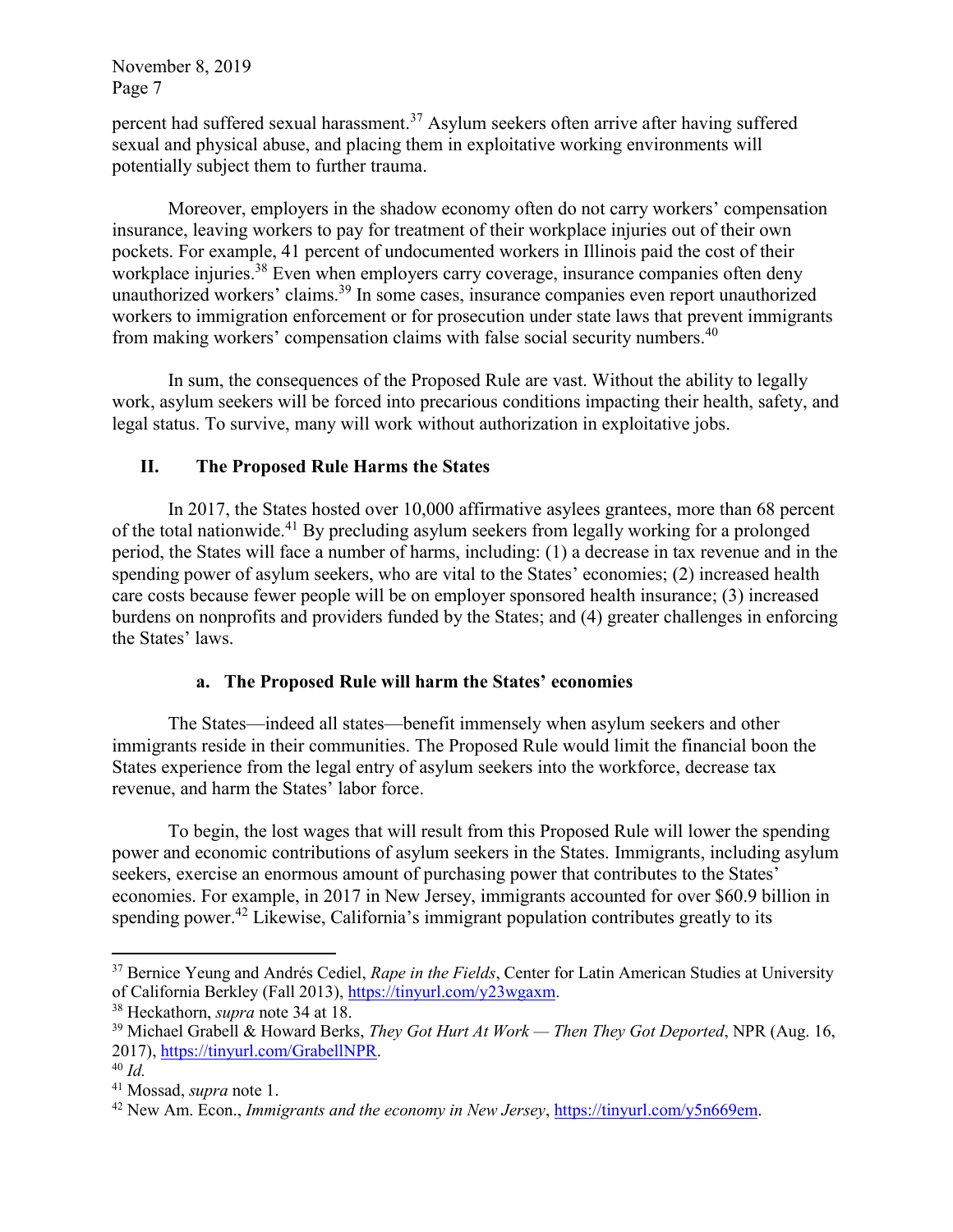economy, exercising more than \$282 billion in spending power that same year.<sup>43</sup> There is similar data for many of the States: In Michigan, immigrants contributed \$6.7 billion in spending power; <sup>44</sup> in Illinois, immigrants contributed \$46.6 billion in spending power; <sup>45</sup> in Hawaii immigrants contributed \$5.8 billion in spending power;<sup>46</sup> in New York, immigrants contributed  $$117.\overline{8}$  billion in spending power;<sup>47</sup> in Connecticut, immigrants contributed  $$14.5$  billion in total spending power;<sup>48</sup> and in the District of Columbia, immigrants contributed \$3.3 billion in spending power.<sup>49</sup> Extended delays in obtaining work permits will doubtless reduce the spending power of asylum seekers. The Department itself references the huge amount of lost wages estimating an annual loss of approximately \$255,877,138 to \$774,764,960 in wages resulting from over two million lost working days while awaiting work authorization. 84 Fed. Reg. at 47,167. This is money that will not be flowing into the States' businesses and economies.

Furthermore, the States will lose tax revenue as a result of the Proposed Rule. Asylum seekers whose work authorization is delayed will not be paying payroll taxes from the lawful employment they otherwise would have obtained. The Department recognizes the loss in tax revenue that will result to the Federal Government, but it does not estimate the costs to the States. From the States' perspective, however, the losses could be substantial. Studies estimate that, while unauthorized workers and residents pay taxes, tax contributions increase when more people can legally work. For example, in New Jersey, it is estimated that undocumented immigrants currently pay around \$587 million in state and local taxes annually, which would increase by over \$73 million per year if they were granted legal status. <sup>50</sup> Undocumented immigrants in California pay nearly \$3.2 billion in state and local taxes each year. If given full legal status, that amount would increase to over \$3.6 billion.<sup>51</sup> In Massachusetts, undocumented immigrants pay an average of \$184.6 million in state and local taxes every year, an amount that would increase to \$240.8 million if they had legal status and work authorization.<sup>52</sup> Similarly, undocumented immigrants in New Mexico would have paid in excess of \$8 million more in taxes in 2017 if they had been granted full legal status.<sup>53</sup> Undocumented immigrants in Hawaii paid an estimated \$32.3 million in state and local taxes in 2014.<sup>54</sup> Their contribution would rise to \$42.8 million if they could receive legal status.<sup>55</sup> Undocumented immigrants residing in New York paid an estimated \$1.1 billion in state and local taxes, which would increase to \$1.3 billion with the availability of work-authorized status.<sup>56</sup> While asylum seekers are not undocumented,

 $\overline{a}$ 

<sup>55</sup> *Id.*

<sup>56</sup> *Id.*

<sup>43</sup> New Am. Econ., *Immigrants and the economy in California*[, https://tinyurl.com/yxc7gumu.](https://tinyurl.com/yxc7gumu)

<sup>44</sup> New Am. Econ., *Immigrants and the economy in Michigan*, [https://tinyurl.com/y6bj3m4o.](https://tinyurl.com/y6bj3m4o)

<sup>45</sup> New Am. Econ., *Immigrants and the economy in Illinois*, [https://tinyurl.com/yy2ykqr8.](https://tinyurl.com/yy2ykqr8)

<sup>46</sup> New Am. Econ., *Immigrants and the economy in Hawaii*, [https://tinyurl.com/y2vjamyw.](https://tinyurl.com/y2vjamyw)

<sup>47</sup> New Am. Econ., *Immigrants and the economy in New York,* [https://tinyurl.com/y57fcw2c.](https://tinyurl.com/y57fcw2c)

<sup>48</sup> New Am. Econ., *Immigrants and the economy in Connecticut*, [https://tinyurl.com/y5luhhbk.](https://tinyurl.com/y5luhhbk)

<sup>49</sup> New Am. Econ., *Immigrants and the economy in District of Columbia*[, https://tinyurl.com/y497lu3b.](https://tinyurl.com/y497lu3b)

<sup>50</sup> Inst. on Taxation and Econ. Policy, *Undocumented Immigrants' State & Local Tax Contributions* 3 (Mar. 2017)[, https://tinyurl.com/ITEP-UndocTaxes.](https://tinyurl.com/ITEP-UndocTaxes)

 $^{51}$  *Id.* 

<sup>52</sup> *Id.*

<sup>53</sup> *Id.* <sup>54</sup> *Id.*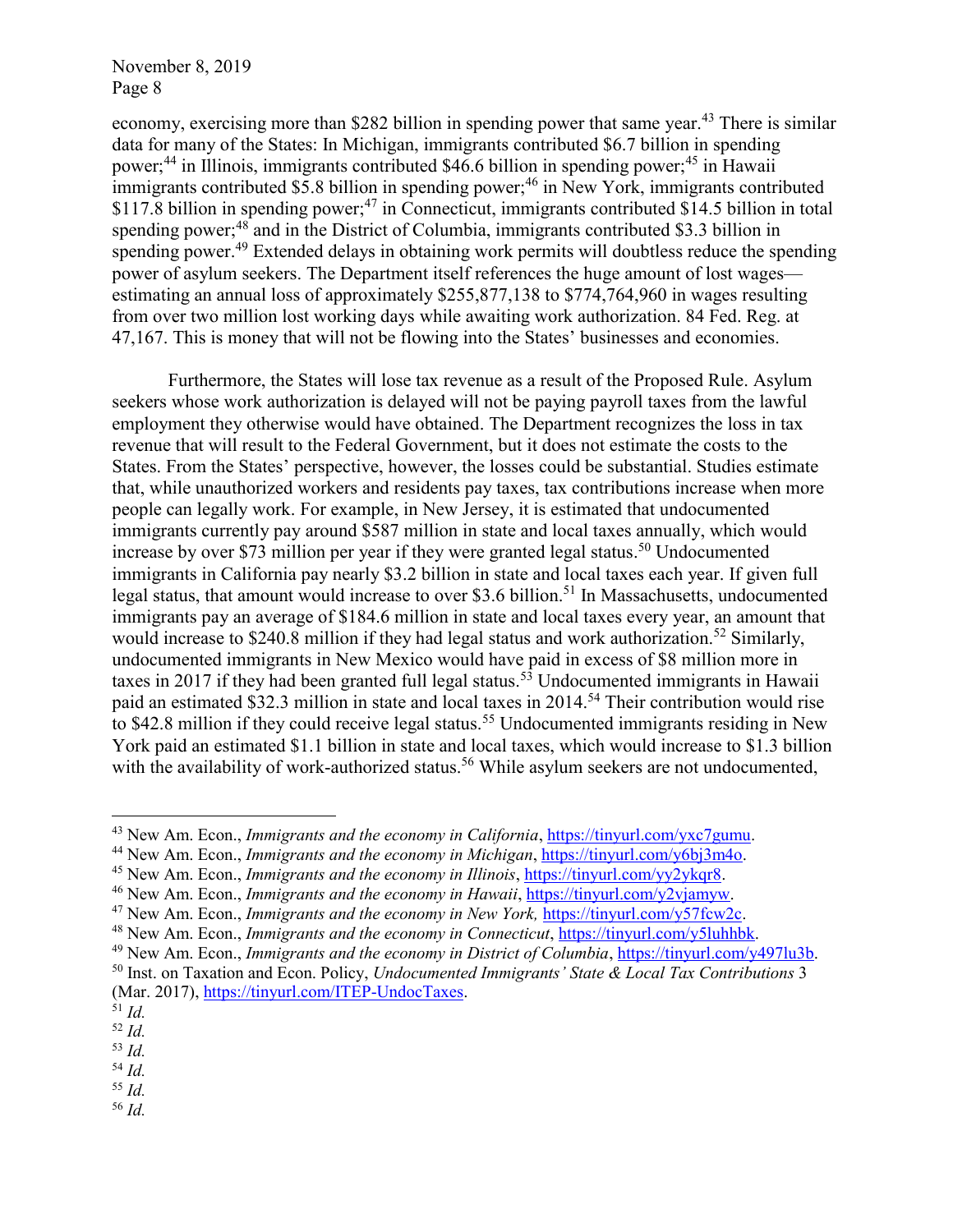these studies demonstrate that tax revenue is increased when immigrants have work authorization.

Moreover, the Proposed Rule will hurt the labor market and key industries in the States. The Department references this potential harm to employers, noting that "if companies cannot find reasonable substitutes, the rule would primarily be a cost to those companies through lost productivity and profits." 84 Fed. Reg. at 47,167. It further states that private entities "may incur a cost, as they would be losing productivity and potential profits." 84 Fed. Reg. at 47,168. But the Department presumes that companies will "bear little or no costs" if they "are able to easily find reasonable labor substitutes." 84 Fed. Reg. at 47,167. Without support, the Department concludes that the potentially affected population is a "very small percentage of the U.S. labor market." 84 Fed. Reg. at 47,165.

Contrary to these assertions, there are several sectors in the States that disproportionately employ immigrants and are likely to face costs if asylum seekers are unable to work legally. In New Jersey, for example, service providers report that many asylum seekers are employed as home health aides, engineers, dental assistants, construction workers, and in farming and agriculture. Immigrants fill over two-thirds of the jobs in California's agricultural and related sectors, almost half of those in manufacturing, 43 percent of construction workers, and 41 percent of workers in computer and sciences.<sup>57</sup> Likewise, approximately 43 percent of employed undocumented workers in Illinois are employed in the food services and manufacturing industries.<sup>58</sup> In New York, immigrants account for 71.4 percent of taxi drivers and chauffeurs; 68.3 percent of workers in private households, including maids, housekeepers, and nannies; 57.9 percent of those working as chefs and head cooks; 57.3 percent of nursing, psychiatric, and home health aides; and 44.7 percent of the state's workers in traveler accommodation.<sup>59</sup> One in 6 Connecticut workers is an immigrant, or 17.6 percent of the population, and immigrants make up more than 20 percent of the workers in the construction, manufacturing, and food service industries. <sup>60</sup> These areas will likely see the greatest reduction in their workforce as they seek "reasonable labor substitutes," which indeed may not even be available. 84 Fed. Reg. at 47,167.

### **b. The Proposed Rule will increase the States' health care costs**

For many asylum seekers, delaying the ability to work will result in delaying essential health care. Employed asylum seekers and their families may rely on employer-sponsored health insurance, but the unemployed will not have this avenue available for health coverage. Asylum seekers are also ineligible for federally-funded Medicaid. *See* 8 U.S.C. § 1641(b). Thus, many

 $\overline{a}$ <sup>57</sup> Am. Immigration Council, *Immigrants in California* 4 (Oct. 4, 2017) [https://tinyurl.com/CAP-](https://tinyurl.com/CAP-Immigrants-in-CA)[Immigrants-in-CA.](https://tinyurl.com/CAP-Immigrants-in-CA)

<sup>58</sup> Fred Tsao, *Illinois Undocumented Immigrant Population: a Summary of Recent Research*, Illinois Coalition for Immigrant and Refugee Rights, 11-12 (Feb. 2014) [https://tinyurl.com/y36s9le4.](https://tinyurl.com/y36s9le4)

<sup>59</sup> New Am. Econ., *The Contributions of New Americans in New York* (New York, NY) 9-10 (Aug. 2016) [https://tinyurl.com/y5z96o5z.](https://tinyurl.com/y5z96o5z)

<sup>60</sup> Am. Immigration Council, *Immigrants in Connecticut* (Oct. 13, 2017) [https://tinyurl.com/y35tkvs5.](https://tinyurl.com/y35tkvs5)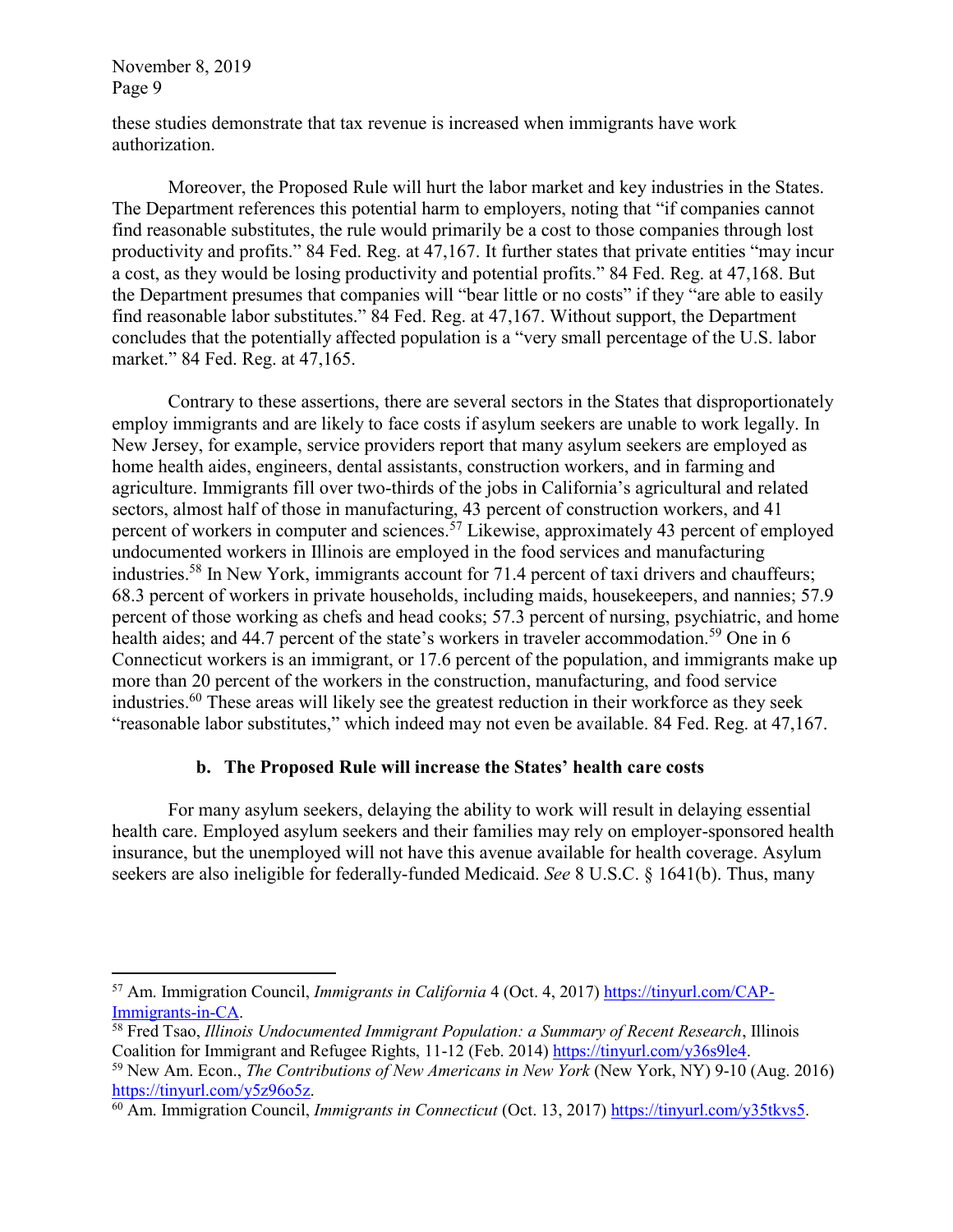$\overline{a}$ 

asylum seekers will be without healthcare, which will increase costs to the States and cause a decline in overall public health.<sup>61</sup>

Several of the States offer State-funded healthcare programs that may experience increased need due to the Proposed Rule. For example, California, New York, the District of Columbia, Illinois, Oregon, Massachusetts, and Washington all provide full scope health benefits to low-income children regardless of immigration status.<sup>62</sup> Starting January 2020, California will expand these benefits to those 25 and younger.<sup>63</sup> Connecticut offers state-funded Medicaid coverage to low-income pregnant asylum seekers and asylum seeker children under 18. In Illinois, asylum seekers can access medical coverage and services through state-funded community agencies.<sup>64</sup> The District of Columbia anticipates that some asylum seekers subject to the Proposed Rule, who otherwise would have received employer-sponsored health coverage, will qualify for locally-funded Medicaid or other health care coverage.<sup>65</sup> 29 DCMR 9503.2. Without employment and employer-sponsored health insurance, more asylum seekers and their families will need to utilize programs that are funded solely by the States.

Adult asylum seekers, who in most cases cannot qualify for State-funded health insurance plans, will likely find themselves uninsured as they await work permits. Without insurance, individuals are far more likely to skip the preventative care that keeps them healthy.<sup>66</sup> In the long term, they are more likely to develop more expensive medical conditions that may need to be treated in emergency care settings. These costs may be borne by the States and their public and private institutions, because public hospitals often pay for the care of uninsured patients.<sup>67</sup>

Lack of health insurance also will worsen the general public health of the States' population. For example, the uninsured are less likely to receive vaccinations, which prevent the

 $<sup>61</sup>$  Incidentally, the Trump Administration recently issued a proclamation denying immigrant visas to</sup> those without health insurance based on its purported concern that failing to have insurance has a negative fiscal impact. "Presidential Proclamation on the Suspension of the Entry of Immigrants Who Will Financially Burden the United States Healthcare System" (Oct. 4, 2019), *available at*

[https://tinyurl.com/y6n3gyf5.](https://tinyurl.com/y6n3gyf5) This alleged concern is undermined by the actions, such as this, wherein the Trump Administration makes it even harder for people to access health care.

<sup>62</sup> Nat'l Conf. St. Legis., *Immigrant Eligibility for Health Care Programs in the United States*, (Oct. 19, 2017), [https://tinyurl.com/ycg4tdbu.](https://tinyurl.com/ycg4tdbu)

<sup>63</sup> Bobby Allyn, *California is 1st State to Offer Health Benefits to Adult Undocumented Immigrants*, NPR (July 10, 2019), [https://tinyurl.com/Allyn-NPR.](https://tinyurl.com/Allyn-NPR)

<sup>64</sup> *See* Ill. Dep't of Hum. Servs., *PM 06-21-00: Medical Benefits for Asylum Applicants and Torture Victims*, [https://tinyurl.com/Ill-Med.](https://tinyurl.com/Ill-Med) The list of organizations can be found here: [http://www.dhs.state.il.us/page.aspx?item=117419.](http://www.dhs.state.il.us/page.aspx?item=117419)

<sup>65</sup> Department of Healthcare Finance, *D.C. Healthcare Alliance*, [https://tinyurl.com/ybzdz9v3.](https://tinyurl.com/ybzdz9v3)

<sup>66</sup> Stacey McMorrow et al, *Determinants of Receipt of Recommended Preventive Services: Implications for the Affordable Care Act*, AM J PUBLIC HEALTH (Dec 2014), available at:

[https://tinyurl.com/McMorrowPublicHealth;](https://tinyurl.com/McMorrowPublicHealth) Jennifer E. DeVoe et al., *Receipt of Preventive Care Among Adults: Insurance Status and Usual Source of Care*, 93 AM. J. OF PUBLIC HEALTH 5 786-791. (May 1, 2003), available at: [https://tinyurl.com/DeVoePublichHealth.](https://tinyurl.com/DeVoePublichHealth)

<sup>67</sup> California Association of Public Hospitals and Health Systems, *About California's Public Health Care Systems*,<https://tinyurl.com/y68c6m87> (Public hospitals in California account for 40 percent of hospital care to the remaining uninsured in the communities they serve).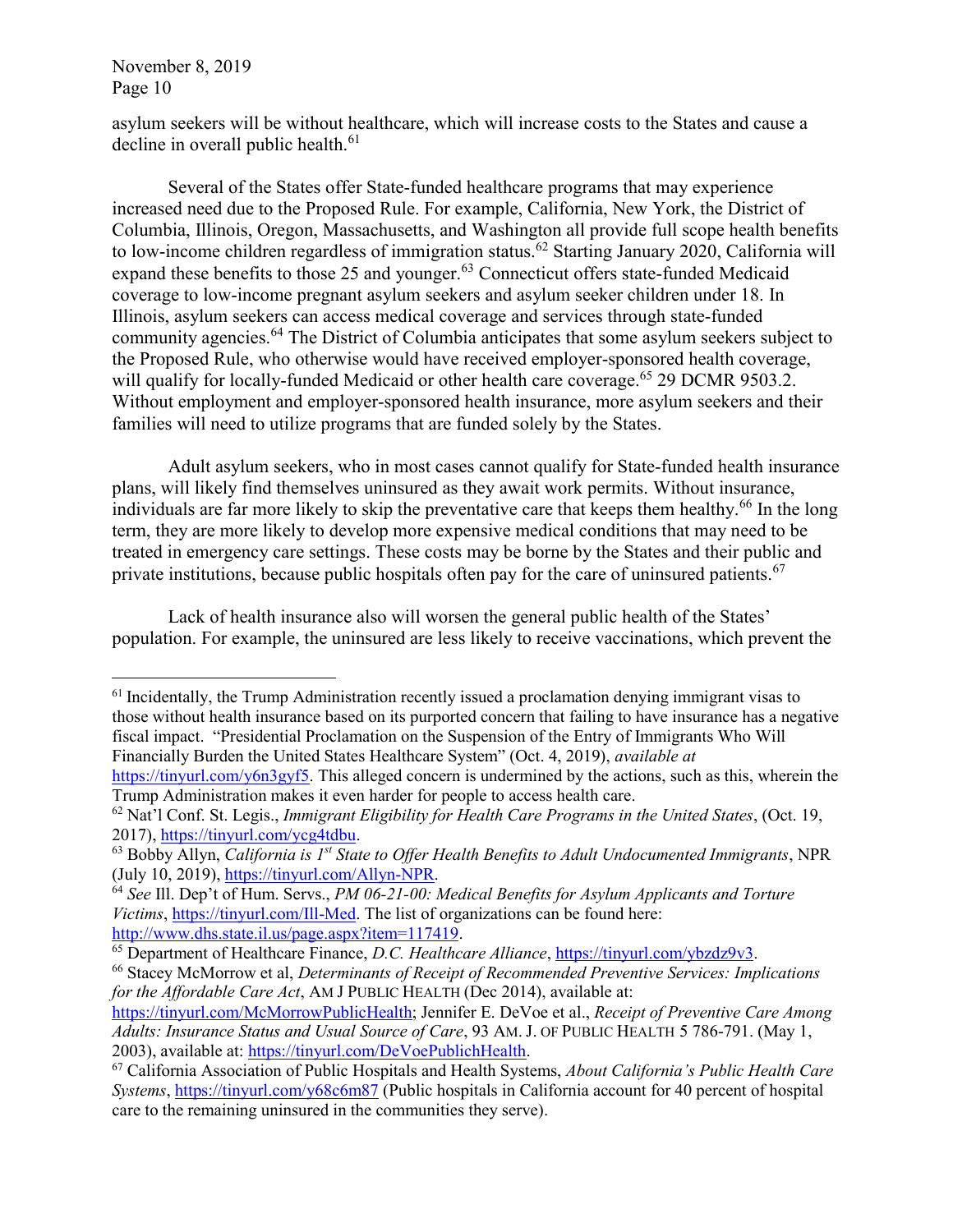spread of infectious diseases throughout the community.<sup>68</sup> According to one study, while 44 percent of insured adults received the flu shot, only 14 percent of uninsured adults did.<sup>69</sup> Inoculation helps prevent the spread of the flu, which resulted in some 79,400 deaths nation-wide in 2017-2018.<sup>70</sup> When more people have quality health care, the entire community benefits.

State and locally funded mental health services may also face an increased need, as fewer asylum seekers will have health insurance to cover mental health care. Many localities and states fund mental health providers that assist traumatized asylum seekers. For example, every year, the Highland Human Rights Clinic in Oakland, California (operated by Alameda County) conducts approximately 80 to 120 health assessments of asylees, the vast majority of whom need mental health referrals due to abuse and trauma. New York provides inpatient psychiatric services to youth,<sup>71</sup> and also offers undocumented state residents access to its Community or Crisis Residences regardless of their ability to pay,<sup>72</sup> which may see an increased demand since fewer immigrant families will able to afford health insurance under the Rule.

### **c. The Proposed Rule will increase the burden on the States' nonprofits and service providers**

In order to protect the rights of asylum seeking residents and integrate them into their communities, the States fund nonprofits and service providers that serve this vulnerable population. Under the Proposed Rule, these State-funded efforts will become more difficult and more expensive.

As noted above, see *supra*, Part I. a., legal counsel is a critical factor in whether an asylum claim succeeds or fails. As a result, several of the States fund nonprofits to provide legal assistance in immigration-related matters. For example, New Jersey allocated \$3.1 million in state funds in FY 2020 for legal assistance to individuals in removal proceedings.<sup>73</sup> Similarly, since FY 2015-16, California has allocated \$147 million to non-profit legal service organizations through the Unaccompanied Undocumented Minors and Immigration Services Funding programs.<sup>74</sup> The State of Washington also allocated one million dollars from its general fund for FY 2019 to legal services organizations serving asylum seekers and other migrant populations in the State.<sup>75</sup> Among other programs, New York has allocated \$10 million in its FY 2020 enacted

<sup>68</sup> Peng-jun Lu et al, *Impact of health insurance status on vaccination coverage among adult populations*, 48 AM J PREV MED. 647–661 (April 15, 2015) *available at* [https://tinyurl.com/y5es4yt4.](https://tinyurl.com/y5es4yt4) <sup>69</sup> *Id.*

<sup>70</sup> Centers for Disease Control and Prevention, *Estimated Influenza Illnesses, Medical visits, Hospitalizations, and Deaths in the United States – 2017-2018 Influenza Season*, [https://tinyurl.com/y3tf8ebl.](https://tinyurl.com/y3tf8ebl)

<sup>71</sup> *See generally* Decl. of Donna M. Bradbury at 362-68 (Exhibit 60), *Washington v. Trump*, No. 2:18-cv-00939-MJP (W.D. Wash. July 17, 2018), ECF No. 31.

<sup>72</sup> *Id.*

<sup>73</sup> *See* N.J. Dep't of Treasury, Office of Mgmt. & Budget*, Appropriations Handbook FY2019-2020*, B-204, [https://tinyurl.com/yxw256og.](https://tinyurl.com/yxw256og)

<sup>74</sup> Cal. Dep't of Soc. Serv. (CDSS), *Immigration Services Program Up date* 1 (Mar. 2019).

<sup>75</sup> *See* Wash. Laws of 2018, ch. 299, § 127(65) (amending Laws of 2017, 3d Spec. Sess., ch. 1, § 128) (Mar. 27, 2018) [https://tinyurl.com/yy3rduov.](https://tinyurl.com/yy3rduov)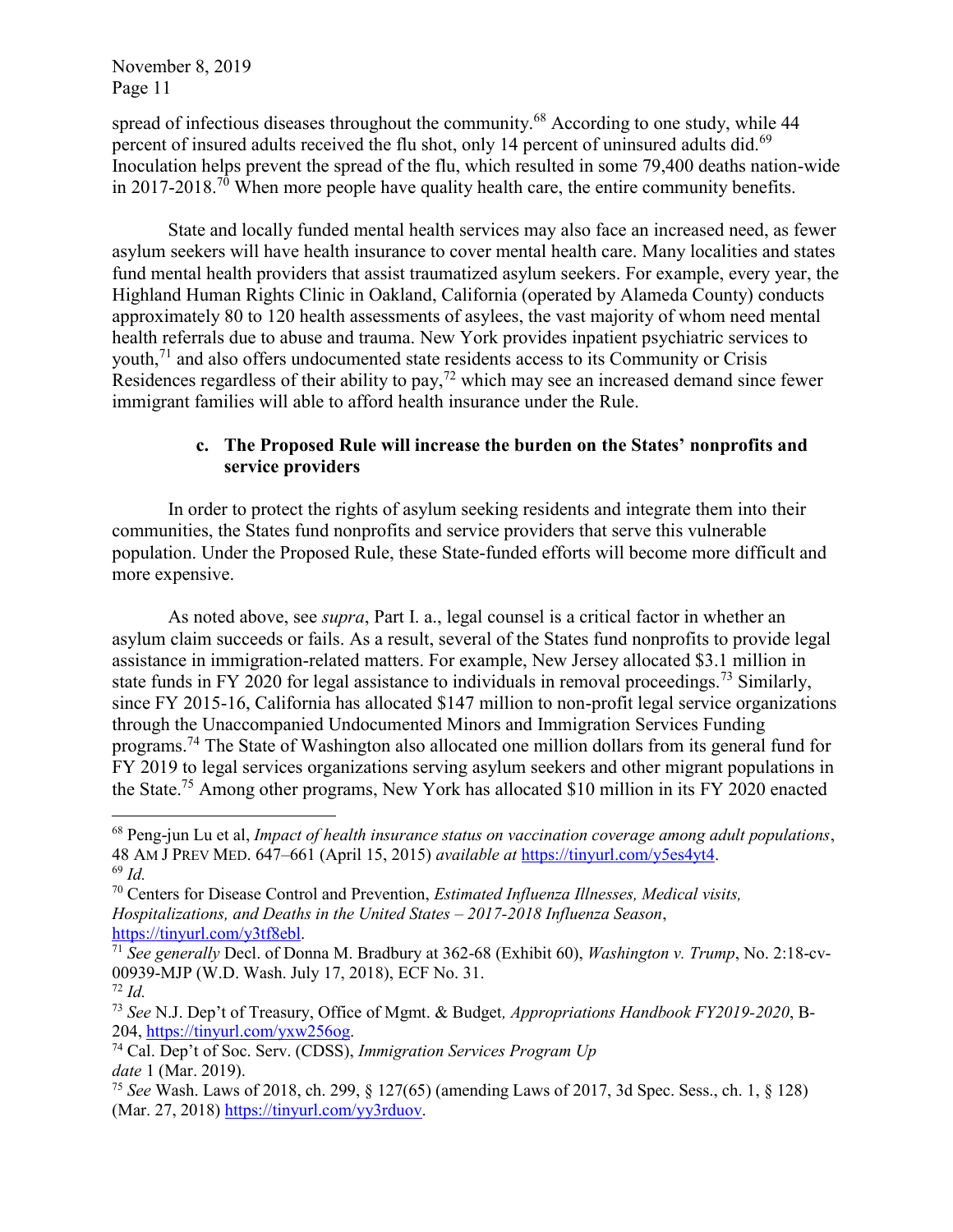$\overline{a}$ 

budget to fund the Liberty Defense Project, a State-led, public-private legal defense fund designed to ensure that immigrants have access to legal counsel.<sup>76</sup> The District of Columbia allocated \$2.5 million for FY 2020 to programs that provide services and resources to its immigrant population, including asylum seekers.<sup>77</sup> Under Oregon House Bill 5050, passed in 2019, the non-profit Innovation Law Lab will receive \$2 million in state funding for a two-year project for immigration defense.<sup>78</sup> In FY 2018, Connecticut's Judicial Branch provided \$13.8 million through the Connecticut Bar Foundation to nonprofit civil legal service providers in the State, all of which provide legal services to immigrants, including asylum seekers.<sup>79</sup>

Even with this state and local funding, immigration nonprofits have limited resources.<sup>80</sup> If asylum seekers are unable to retain private attorneys because they cannot work, the already scarce resources of these organizations will be stretched even thinner, and additional resources will be necessary. Harms to these organizations redound to their funders, which include the States.

Additionally, several of the States have allocated funds for specialized programs to integrate asylees, which may be strained if applicants cannot work during much of the pendency of their claims. California, for example, provides assistance for some asylees, including cash assistance, food benefits, and funding to certain school districts to improve the well-being, English-language proficiency, and academic performance of their students.<sup>81</sup> The New York Office for New Americans has established neighborhood-based Opportunity Centers throughout the State to provide, among other things, English language courses and business development skills for immigrants.<sup>82</sup> One of Washington State's social service programs partners with local governments, community and technical colleges, ethnic community-based organizations, and other service provider agencies to deliver educational services, job training skills, assistance establishing housing and transportation, language classes, and other comprehensive support services.<sup>83</sup>

<sup>76</sup> *See* N.Y. St., Div. of Budget*, Governor Cuomo Announces Highlights of the FY 2019 State Budget*  (Mar. 30, 2018) [https://tinyurl.com/y6qv2jev.](https://tinyurl.com/y6qv2jev)

<sup>77</sup> *Mayor Bowser Announces \$2.5 Million Available for FY 2020 Immigrant Justice Legal Services Grant Program*, DC.gov (July 12, 2019) [https://tinyurl.com/DC-Grant.](https://tinyurl.com/DC-Grant)

<sup>78</sup> H.B. 5050, 80th Or. Legis. Assemb., 2019 Reg. Sess. (Or. 2019) [https://tinyurl.com/Or-HB5050.](https://tinyurl.com/Or-HB5050)

<sup>79</sup> Connecticut Bar Foundation, IRS Form-990 (2018) [https://tinyurl.com/yxaf7avg.](https://tinyurl.com/yxaf7avg)

<sup>80</sup> Daniella Silva, *A scramble to help families left behind: The fallout of the Trump administration's immigration raids*, NBC NEWS (Sept. 12, 2018)<https://tinyurl.com/SilvaRaids> ("As one raid follows another, lawyers and nonprofit leaders say their resources are being stretched increasingly thin[.]") <sup>81</sup> *Cash Assistance Program for Immigrants (CAPI)*, Cal. Dep't of Soc. Servs.,

[http://www.cdss.ca.gov/CAPI;](http://www.cdss.ca.gov/CAPI) *Trafficking and Crime Victims Assistance Program*, Cal. Dep't of Soc. Servs.,<https://www.cdss.ca.gov/inforesources/TCVAP> ; *California Newcomer Education and Well-Being*, Cal. Dep't of Soc. Servs., [https://tinyurl.com/yyvf3ogn.](https://tinyurl.com/yyvf3ogn)

<sup>82</sup> *See* N.Y. St. Off. New Ams.,*Our Mission*, [https://tinyurl.com/y5wb8dws;](https://tinyurl.com/y5wb8dws) *see also* N.Y. St. Off. for New Americans, *Request for Applications, RFA #18-ONA-32*, [https://tinyurl.com/y3oqjul6;](https://tinyurl.com/y3oqjul6) N.Y. St., Pressroom, *Governor Cuomo Announces Expansion of Services for Immigrant Community Through Office for New Americans*,<https://tinyurl.com/y3yd54sb>.

<sup>83</sup> *See* Office of Refugee & Immigration Assistance, Econ. Servs. Admin., Wash. Dep't of Soc. & Health Servs., *Briefing Book for State Fiscal Year 2018* at 28-29 (Jan. 2019), [https://tinyurl.com/y528prka.](https://tinyurl.com/y528prka)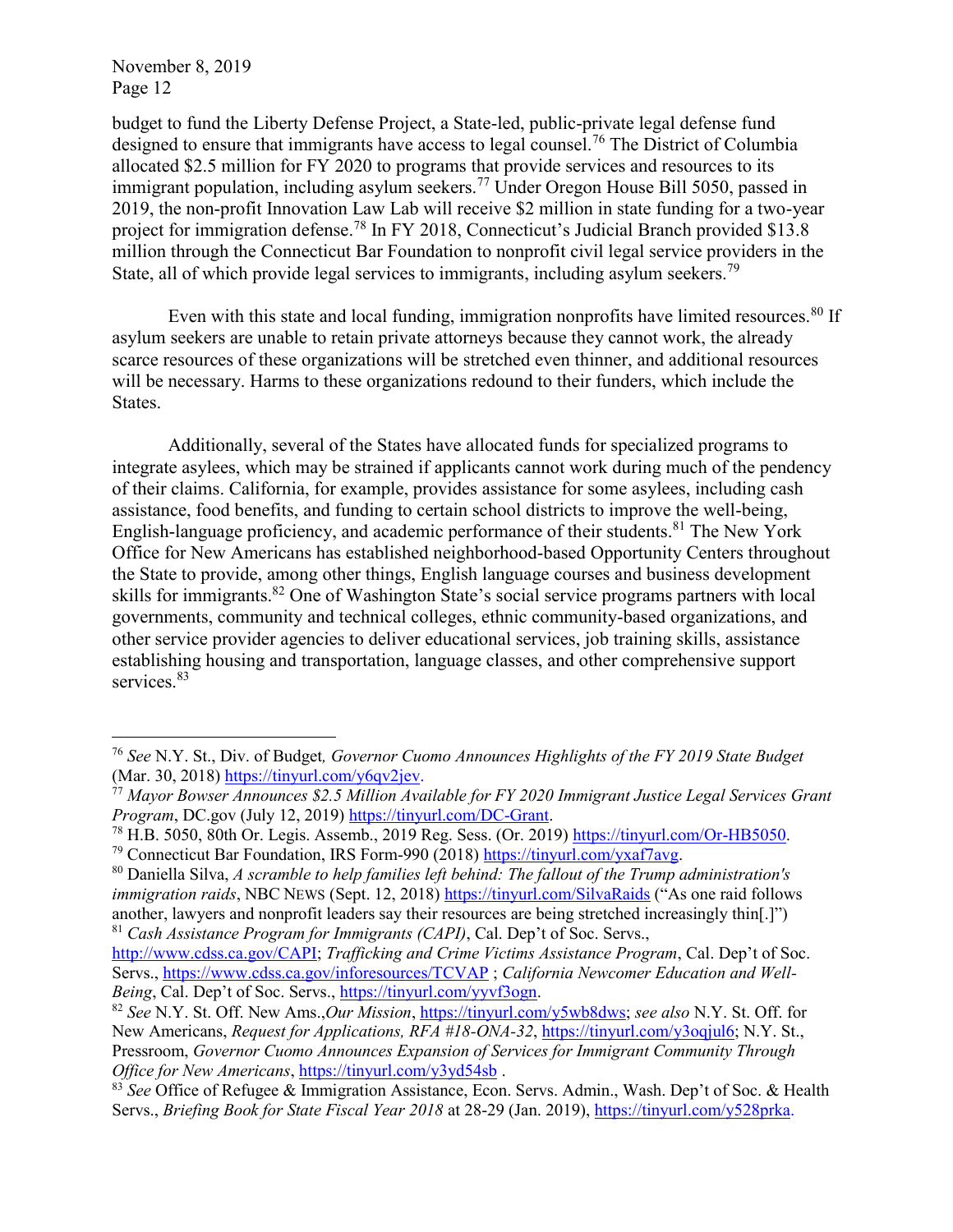It will be more difficult for asylum seekers to effectively utilize these programs and integrate if they are not able to work while their cases are pending—a time during which they could be building their skills, practicing English, and learning about their communities. The U.N. High Commissioner of Refugees has explained that: "Employment is also closely related to other areas of integration, such as access to housing, family reunification, language, healthcare, a driver's license, networks, childcare, and the asylum process itself."<sup>84</sup>

### **d. The Proposed Rule hampers the ability of the States to enforce their laws**

The States have a fundamental interest in being able to enforce their own laws. *State of Alaska v. U.S. Dept. of Transp.*, 868 F.2d 441, 443 (D.C. Cir. 1989). When rulemaking impinges on that ability, the States suffer an injury. *New Motor Vehicle Bd. of California v. Orrin W. Fox Co.*, 434 U.S. 1345, 1351 (1977) (Rehnquist, J., in chambers). Here, by forcing asylum seekers into the shadows, the Proposed Rule interferes with the ability of the States to enforce labor and civil rights protections.

Through labor and civil rights laws, the States protect their residents from wage theft, exploitation, and discrimination at work. *See generally*, N.J. Stat. Ann. § 34:11-56a to -56a38; N.J. Stat. Ann. § 10:5-1 *et seq.*; *Serrano v. Underground Utilities Corp*., 970 A.2d 1054, 1064 (presuming that undocumented aliens may pursue relief under workers' compensation laws and obtain retrospective compensation under New Jersey prevailing wage laws); Cal. Bus. & Prof. Code § 17200 *et seq.*; Cal. Lab. Code § 200-1200; N.Y. Labor Law Articles 5 (hours of labor), 6 (payment of wages), 19 (minimum wage standards), and 19-A (minimum wage standards for farm workers); N.Y. Workers' Comp. Law § 17 (McKinney); D.C. Code §§ 32-1301, *et seq.* (Wage Payment and Collection Law); D.C. Code §§ 32-1001, *et seq.* (Minimum Wage Revision Act); D.C. Code §§ 32-531.01, *et seq.* (Sick and Safe Leave Act); D.C. Code §§ 32- 1331.01, *et seq.* (Workplace Fraud Act), and D.C. Code §§ 2-220.01, *et seq.* (Living Wage Act). These laws are enforced without respect to immigration status, but their enforcement is premised on employees' ability and willingness to report violations.

Despite the significant labor and discriminatory abuses that befall unauthorized workers, fear of reprisal and deportation often stops unauthorized workers from reporting such violations.<sup>85</sup> Asylum seekers in particular have reportedly failed to report labor violations including working weeks without pay and physical abuse at work—because they fear immigration consequences. <sup>86</sup> A study in Chicago found that, of the immigrant workers who suffer a workplace injury and report it to their employer, 23 percent have reported being either immediately fired or threatened with deportation.<sup>87</sup>

This fear of retaliation has been recognized by the courts as a common and problematic occurrence that undermines labor and civil rights protections. In *Rivera v. NIBCO, Inc.*, 364 F.3d 1057, 1065 (9th Cir. 2004), the Ninth Circuit explained that the possibility of retaliatory actions

<sup>84</sup> U.N. High Commissioner of Refugees, *Engaging With Employers In The Hiring Of Refugees* 5 (2018) <https://www.unhcr.org/5adde9904.pdf>

<sup>85</sup> Human Rights Watch, *"At Least Let Them Work" supra* note 17; Daniel Costa, *supra* note 31.

<sup>86</sup> Human Rights Watch, *"At Least Let Them Work" supra* note 17.

<sup>87</sup> Heckathorn, *supra* note 34, at 18.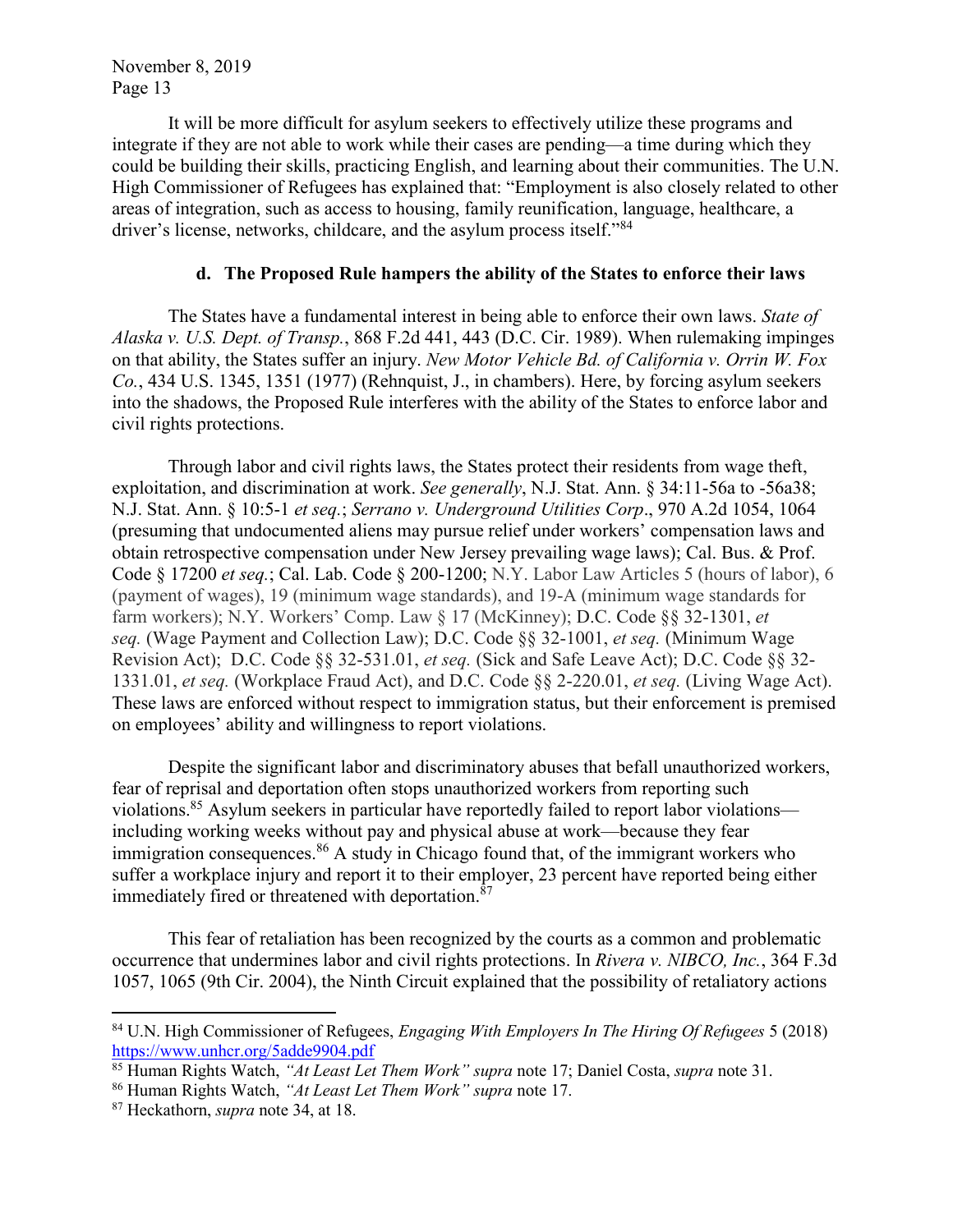results in "most undocumented workers [being] reluctant to report abusive or discriminatory employment practices." Also illustrative of this problem are the facts that led to the Ninth Circuit's decision in *Arias v. Raimondo*, 860 F.3d 1185, 1187, 1192 (9th Cir. 2017). In that case, the court found that an employer retaliated against an employee when the employer's attorney contacted Immigration and Customs Enforcement (ICE) to take the complainant into custody at a scheduled deposition in a labor related case.

If asylum seekers fear reporting because they do not have work authorization, it will make it harder for the States' agencies to enforce civil rights and labor laws. Indeed, Delaware's Office of Construction Industry Enforcement anticipates that it will likely face complications in carrying out investigations should workers reduce cooperation based on fear of being caught working without authorization. Furthermore, without work authorization, asylum seekers will not feel comfortable making claims with state agencies, meaning that they may endure exploitative and discriminatory employment practices for a longer time period. Many claims may become stale or fall outside of the statute of limitations before asylum seekers feel secure enough to make them.

Given the high rates of exploitation among asylum seekers, *supra* Part I. b., actions such as this Proposed Rule—that discourage timely reporting of violations interfere with States' abilities to enforce their laws and should be avoided.

### **III. The Proposed Rule Violates the Law**

The Proposed Rule violates the APA because it is arbitrary and capricious and does not contain the regulatory analysis required under federal law and executive orders.

#### **a. The Proposed Rule violates the APA because it is arbitrary and capricious**

Under the APA, agencies must engage in "reasoned decision making." *Motor Vehicle Mfrs. Assn. of U.S., Inc. v. State Farm Mut. Automobile Ins. Co. (State Farm)*, 463 U.S. 29, 52 (1983). When an agency changes longstanding policies, it must "show that there are good reasons for the new policy" and it must provide a "detailed justification" for adopting its proposed policy. *FCC v. Fox Television Stations*, 556 U.S. 502, 515 (2009). Agencies must consider "the advantages and the disadvantages of agency decision" before taking action. *Regents of Univ. of Cal. v. U.S. Dep't of Homeland Sec.*, 279 F. Supp. 3d 1011, 1046 (N.D. Cal. 2018) (quoting *Michigan v. EPA*, 135 S. Ct. 2699, 2707 (2015)). If an agency fails to meet these requirements, the action can be set aside as arbitrary and capricious. *See Fox*, 556 U.S. at 537. The Department failed to engage in reasoned decision making in this case, and thus, the Proposed Rule is arbitrary and capricious.

At the outset, the Department did not adequately consider any of the harms to asylum seekers that are raised above, such as the impact on mental and physical health. The harms to the States, their labor and civil rights enforcement regimes, and their economies, likewise were not assessed or considered.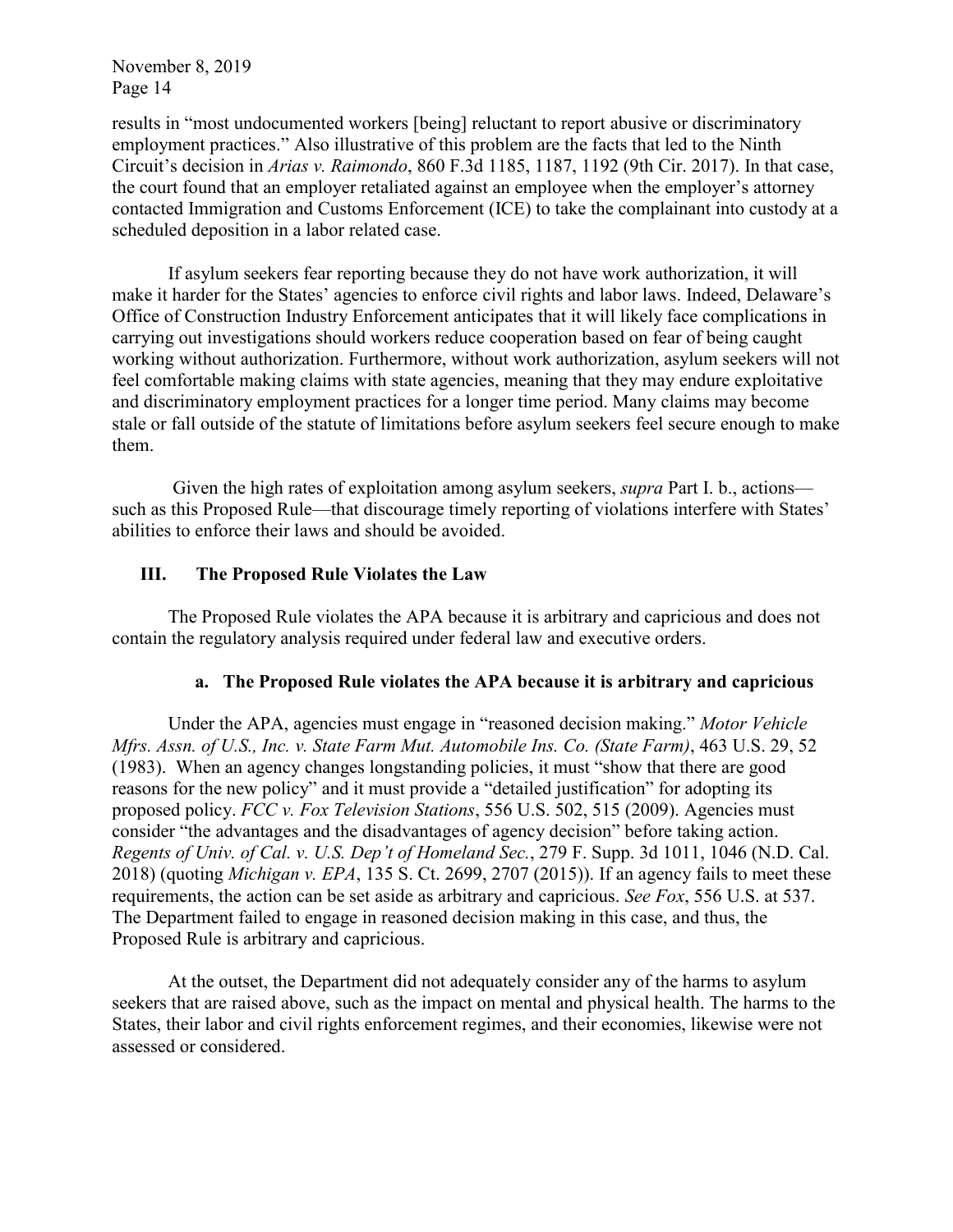Moreover, the Department did not provide a reasoned justification for the Proposed Rule, particularly given that it is a significant policy change. All of the Department's justifications are either unsupported or undermined by the facts. First, the Department justifies the Proposed Rule, in part, by a purported concern with fraudulent applications or individuals filing asylum claims simply to obtain work permits. *See e.g.*, 84 Fed. Reg. at 47,150 n.3, 47,160. But the current regulatory and statutory framework, which includes the 150 day waiting period and 30 day deadline, was adopted to weed out meritless claims for asylum. Prior to 1994, asylum applicants could apply for work authorization along with their asylum applications. *Rules and Procedures for Adjudication of Applications for Asylum or Withholding of Deportation and for Employment Authorization*, 59 Fed. Reg. 14,779, 14,780 (Mar. 30, 1994). Concerned with people applying for asylum solely to obtain a work permit, in 1994, the INS proposed the 150 day waiting period, and with that the current 30 day deadline. *Id.* In so doing, the INS stated that 150 days was a "period beyond which it would not be appropriate to deny work authorization to a person whose claim has not been adjudicated" and that such waiting will "reduce the incidence of asylum applications filed primarily to obtain employment authorization." *Id.* The INS adopted the 30 day deadline and ultimately concluded that most asylum claims should be adjudicated within 60 days and "all applicants could have work authorization after 180 days" unless their asylum claims were denied. *Rules and Procedures for Adjudication of Applications for Asylum or Withholding of Deportation and for Employment Authorization*, 59 Fed. Reg. 62,284, 62,290 (Dec. 5, 1994)*.* In 1997, Congress implemented the statutory 180 day waiting period before work authorization can be granted in asylum cases. 8 U.S.C. § 1158(d)(2). Even after this change, the INS maintained the 30 day deadline, because it recognized the importance of ensuring that bona fide asylees are able to obtain work authorization as quickly as possible. *Inspection and Expedited Removal of Aliens; Detention and Removal of Aliens; Conduct of Removal Proceedings; Asylum Procedures*, 62 Fed. Reg. 10,312, 10,317-18 (Mar. 6, 1997). The Department fails to provide a sufficient explanation as to why the INS's rationale in adopting the current regulatory scheme is no longer applicable.

In addition, the Department attempts to justify the regulatory change by claiming that the 30 day deadline does not give it sufficient time to vet applications because of a recent increase in applications. 84 Fed. Reg. at 47,155. According to the Department, it "would be contrary to USCIS's core missions and undermine the integrity of the documents issued if USCIS were to reduce or eliminate vetting procedures solely to meet a 30-day deadline established decades ago." This argument is unpersuasive, as there is no evidence that the Department needs to eliminate or reduce vetting to comply with the deadline. For example, in 2018, there were *more* asylum related EAD applications than there are now—yet, the Department processed over 80 percent of applications within 30 days and did not eliminate or reduce any vetting measures. *Rosario v. USCIS*, 2:15-cv-00813, (W.D. Wash.), ECF No. 146-1 (Aug. 6, 2019). There is no evidence that, even with high asylum application numbers, the 30 day deadline results in increased grants of fraudulent applications.

The Department further contends that the Proposed Rule is necessary because an increase in asylum receipts has made processing asylum-related EADs within 30 days unsustainable. According to USCIS, it has redistributed its adjudication resources to work up to full compliance, and without the deadline it could shift resources to other applications. This reasoning fails for several reasons. First, the Department has presented neither evidence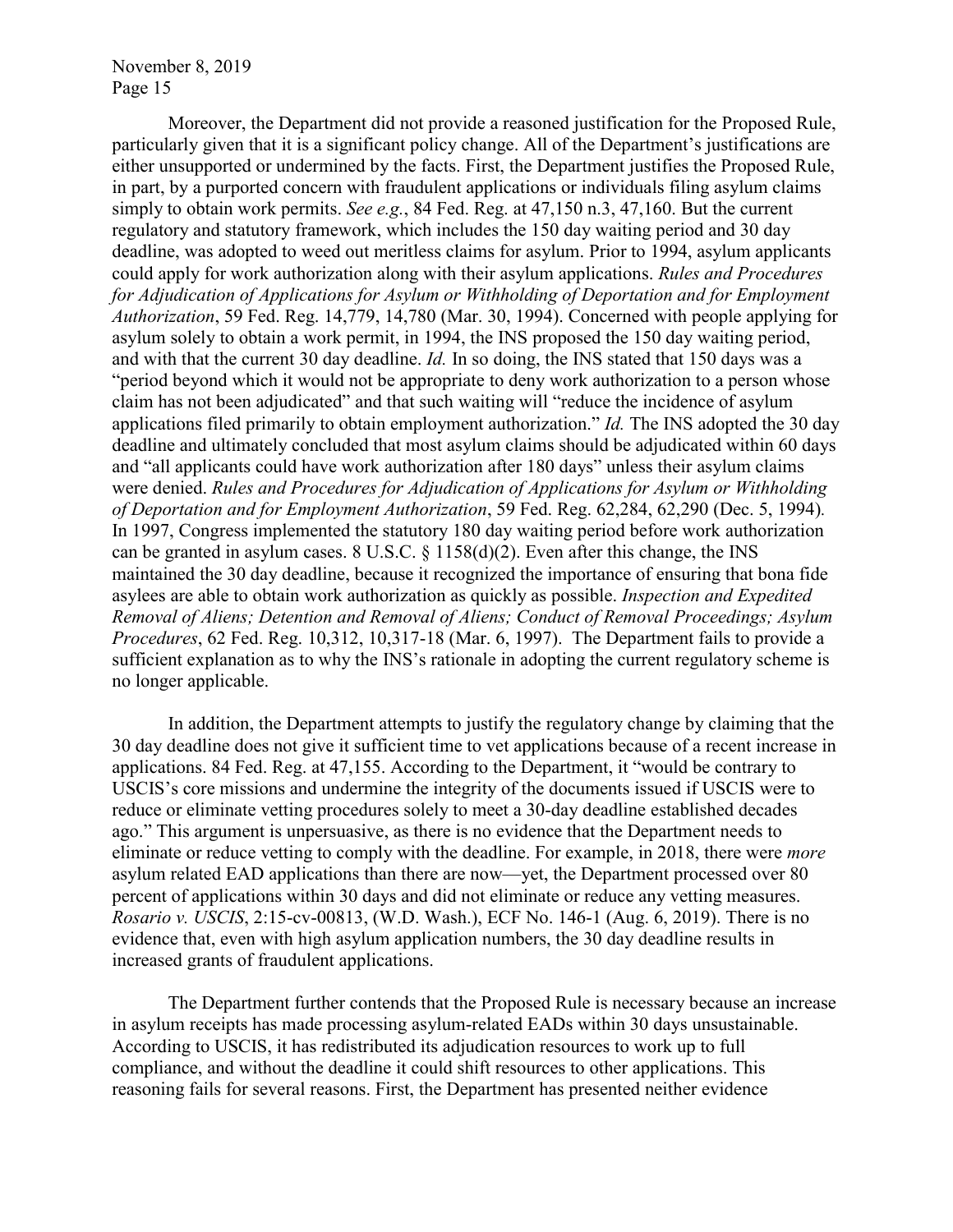$\overline{a}$ 

demonstrating an urgent need to shift resources to other applications, nor evidence of how an extended processing time will assist in this regard, particularly given that the resources will need to be reallocated back to adjudicating the EAD applications at some point. Second, while agency data indicates that there has been a substantial increase in asylum-related EAD applications since 2014, the number of EAD applications dropped by 9 percent between 2017 and 2018,<sup>88</sup> and this number is on track to drop even further in 2019. *Rosario v. USCIS*, 2:15-cv-00813 (W.D. Wash.), ECF No. 146-1 (Aug 6, 2019) (demonstrating that USCIS has received 53,809 fewer EAD applications in 2019 than at the same point in 2018).

The Department also justifies the Proposed Rule by stating that it is necessary to be consistent with a 2017 EAD regulation that eliminated the 90 day adjudication deadline for those in work-related visa and immigration categories. 84 Fed. Reg. at 47,149. The referenced regulation was promulgated as part of a broader regulatory change for work-related immigrant and nonimmigrant visas. *Retention of EB–1, EB–2, and EB–3 Immigrant Workers and Program Improvements Affecting High-Skilled Nonimmigrant Workers Final Rule*, 82 Fed. Reg. 82,398, 82,457 (2017 AC21 Rule) ("the 2017 EAD regulation"). The Department's justification is not well reasoned because the 2017 EAD regulation can be easily distinguished from the Proposed Rule. The 2017 EAD regulation focused only on employment-related immigration, and did not address humanitarian-based immigration applications. The two regulations thus impact entirely different populations, and as such, raise entirely different human welfare concerns. Furthermore, the impact that the agency anticipated for the 2017 EAD regulation was far less than the impact that the agency now anticipates for the Proposed Rule. When implementing the 2017 regulation, the Department believed that delayed EAD adjudications would "be rare and mitigated by the automatic extension provision for renewal applications, which will allow the movement of resources in such situations." 81 Fed. Reg. 82,407. Here, however, the Department itself anticipates that EAD adjudications will be delayed across the board, estimating that 120,000 applicants per year will wait longer than 30 days. 84 Fed. Reg. at 47,165.

Finally, the Department does not adequately justify why it cannot implement an alternative deadline, such as a 60 or 90 day deadline, if the 30 day deadline is eliminated (although the States do not concede, without seeing any such proposal, that such a change would survive arbitrary and capricious review). The Department provides a cursory explanation for refusing to implement any alternative, stating that setting a deadline "would not provide USCIS with the certainty and flexibility it needs to fulfill its core mission." 84 Fed. Reg. at 47,167. This statement contradicts the Department's other statements in the record. For example, the economic impact statement estimates the cost of the Proposed Rule under the assumption that work permits will be adjudicated within 60 or 90 days. If the Department cannot affirm that EADs will be processed within any set time frame, then the Department's own estimates of the costs are incorrect. On the other hand, if these estimates are correct, then it is unclear why the Department cannot adopt the deadlines it used to calculate them. Notably, the economic impact statement does not calculate the costs of implementing an alternative deadline to demonstrate that the Department has chosen the least burdensome alternative. 84 Fed. Reg. at 47,157.

<sup>88</sup> U.S. Citizenship and Immigration Services Ombudsman, Annual Report 2019, 72, [https://tinyurl.com/DHSombudsman.](https://tinyurl.com/DHSombudsman)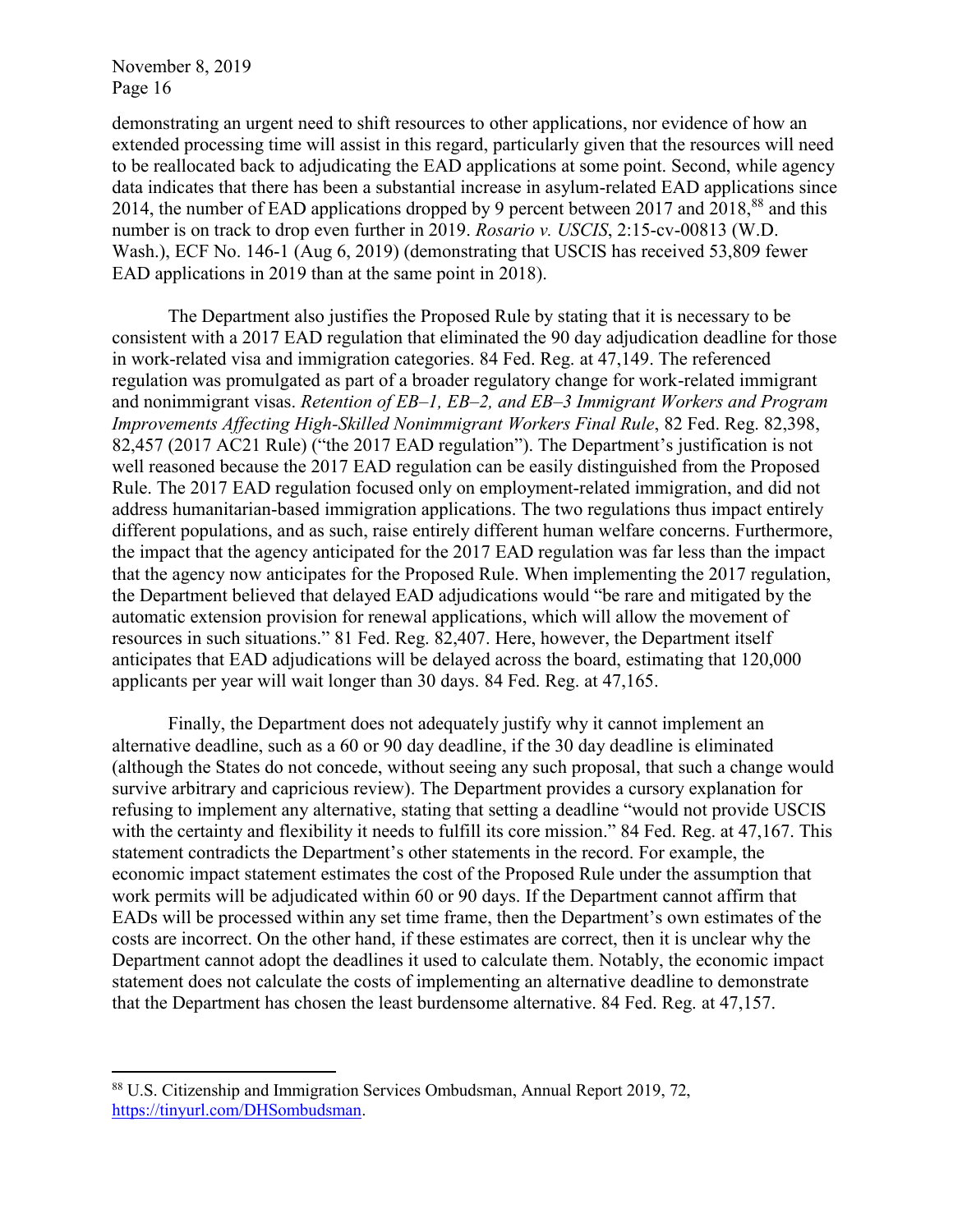#### **b. The Proposed Rule does not contain an adequate analysis of federalism concerns or the proposal's fiscal impact**

There are several requirements that agencies must comply with to ensure that economic and fiscal harm is considered when promulgating a rule—particularly when that harm will be inflicted upon the States. Under Executive Order 13,132, for policies that have "substantial direct effects on the States," agencies must consult with State and local officials "early in the process of developing the proposed regulation" and conduct a federalism summary impact statement before issuing a proposed rule. Exec. Order No. 13,132, 64 Fed. Reg. 43,255, 43,257 (Aug. 10, 1999). The Unfunded Mandates Reform Act also requires agencies to prepare a written statement, including a cost benefit analysis, for proposed and final rules with "Federal mandates" that may result in expenditures by State, local or tribal governments, in the aggregate, or the private sector, of \$100 million or more in any one year. Pub. L. 104-4 § 205 (1995). For such rules, the agency must identify and consider a reasonable number of regulatory alternatives and adopt the most cost effective and least burdensome alternative. *Id.* Executive Order 12,866 requires agencies to assess "all costs and benefits" of a proposed regulation and available alternatives. Exec. Order No. 12,866, 58 Fed. Reg. 51735 (1993). If the agency determines that regulation is required it should "select . . . approaches that maximize net benefits." Exec. Order No. 13,563, 76 Fed. Reg. 3821 (Jan. 21, 2011). The Department failed to comply with each of these requirements.

First, the Department failed to conduct an adequate federalism analysis under Executive Order 13,132. As described *supra* Part II, the Proposed Rule will result in additional costs to the States' programs and a substantial loss in revenue. Yet, the Department did not analyze any of these harms, summarily stating that the Proposed Rule "does not have sufficient federalism implications to warrant the preparation of a federalism summary impact statement." 84 Fed. Reg. at 47,160, 47,169. Further, despite the States' clear interests in their revenue, the Department did not consult with the States. Tellingly, this conflicts with prior practice by the INS in enacting work permit related regulations. When the INS proposed a regulation regarding the implementation of an employment verification system, even though the regulation did not require the states to adopt the system, the agency still sought the input of States. *See e.g.*, 52 Fed. Reg. 16,216, 16,218 (May 1, 1987). The Department's failure to analyze the impact on the States and consult with them violates Executive Order 13,132.

Additionally, despite the expenses and costs that the Proposed Rule will have on both the States and the private sector, the Department did not provide the analysis required under the Unfunded Mandates Reform Act. Indeed, there is no indication that the Department fully considered reasonable alternatives to the Proposed Rule, and that this is the most cost effective option—particularly in light of the substantial losses in tax revenue and economic contributions that will stem from it.

Finally, in violation of Executive Order 12,866, the Department did not assess *all* of the costs associated with the Proposed Rule or provide an analysis of the available alternatives. While the Department recognizes that the Proposed Rule will result in hundreds of millions of dollars in lost wages, the Department fails to address the impact that this loss would have on State and local economies. Further, the Department cursorily suggests that the States may face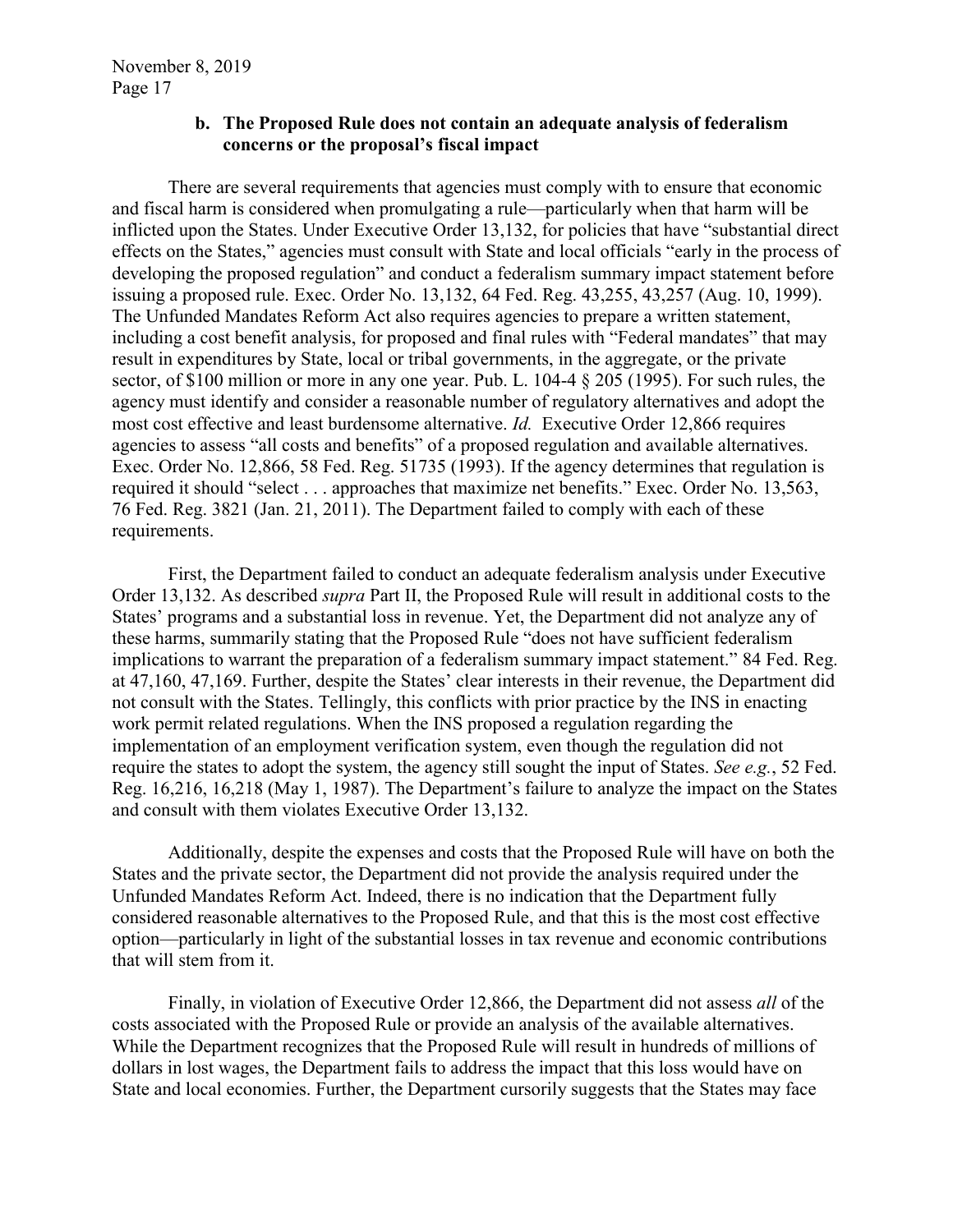"possible loss of tax revenue." 84 Fed. Reg. at 47,160. But, loss in revenue to the States will occur, and there is no accounting for it in the Department's analysis of the costs and benefits.

### **IV. Conclusion**

The Proposed Rule will have devastating impacts on asylum seekers and their families, interfere with the States' administration of laws, and shift costs onto the States. In addition to these harms—the Proposed Rule will violate the law if it is implemented. For these reasons, we urge the Department to withdraw the Proposed Rule.

Sincerely,

GURBIR S. GREWAL New Jersey Attorney General

Weise

PHIL WEISER Colorado Attorney General

XAVIER BECERRA California Attorney General

WILLIAM TONG Connecticut Attorney General



KARL A. RACINE District of Columbia Attorney General KATHLEEN JENNINGS

rthleen

Delaware Attorney General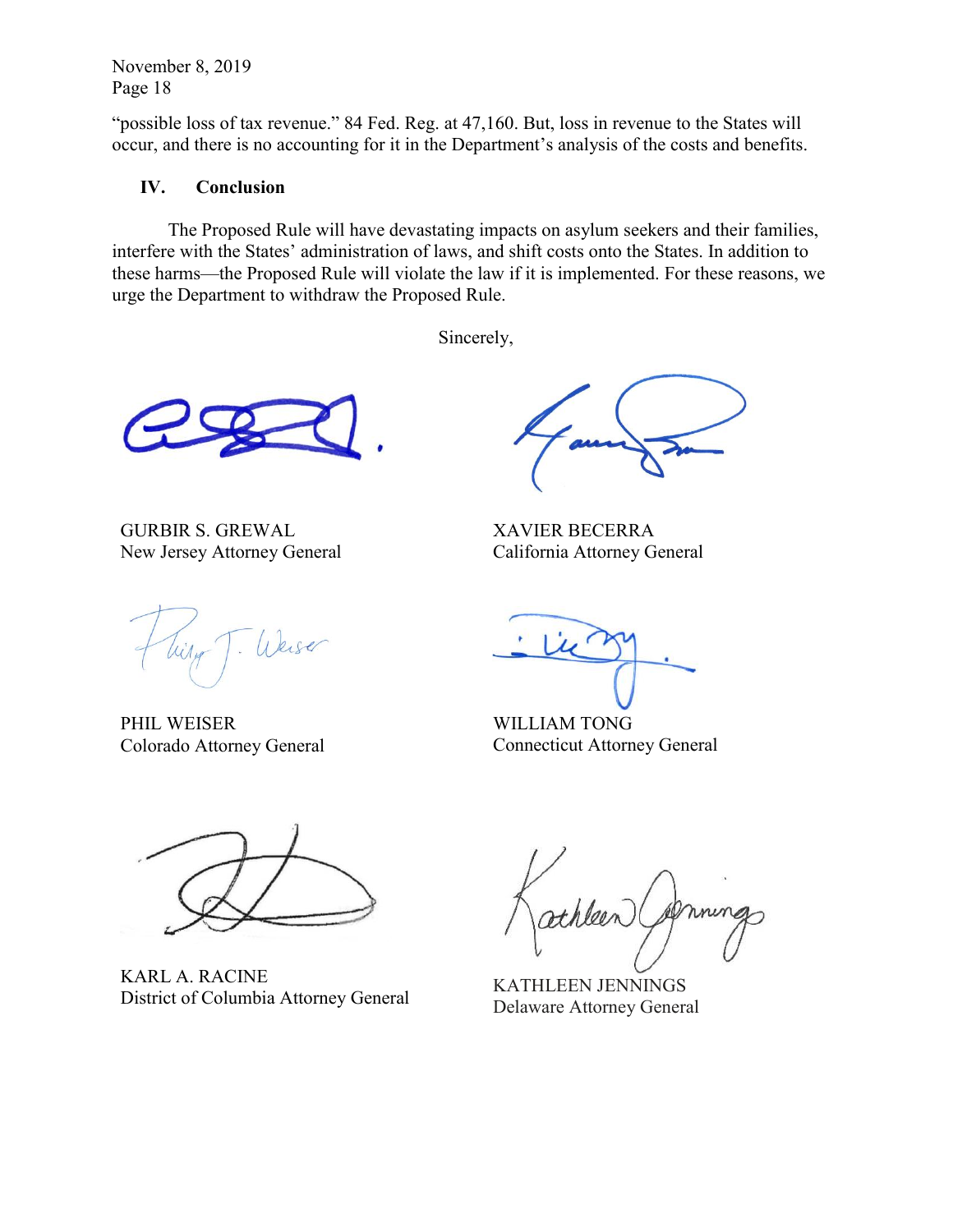CLARE E. CONNORS Hawaii Attorney General

TOM MILLER

Iowa Attorney General

KWAME RAOUL Illinois Attorney General

Jon Miller

MAURA T. HEALY Massachusetts Attorney General

Wessel tuna

DANA NESSEL Michigan Attorney General KEITH ELLISON

AARON D. FORD Nevada Attorney General

LettiA James

LETITIA JAMES New York Attorney General

Minnesota Attorney General

HECTOR BALDERAS New Mexico Attorney General

Elen &. 1

ELLEN F. ROSENBLUM Oregon Attorney General